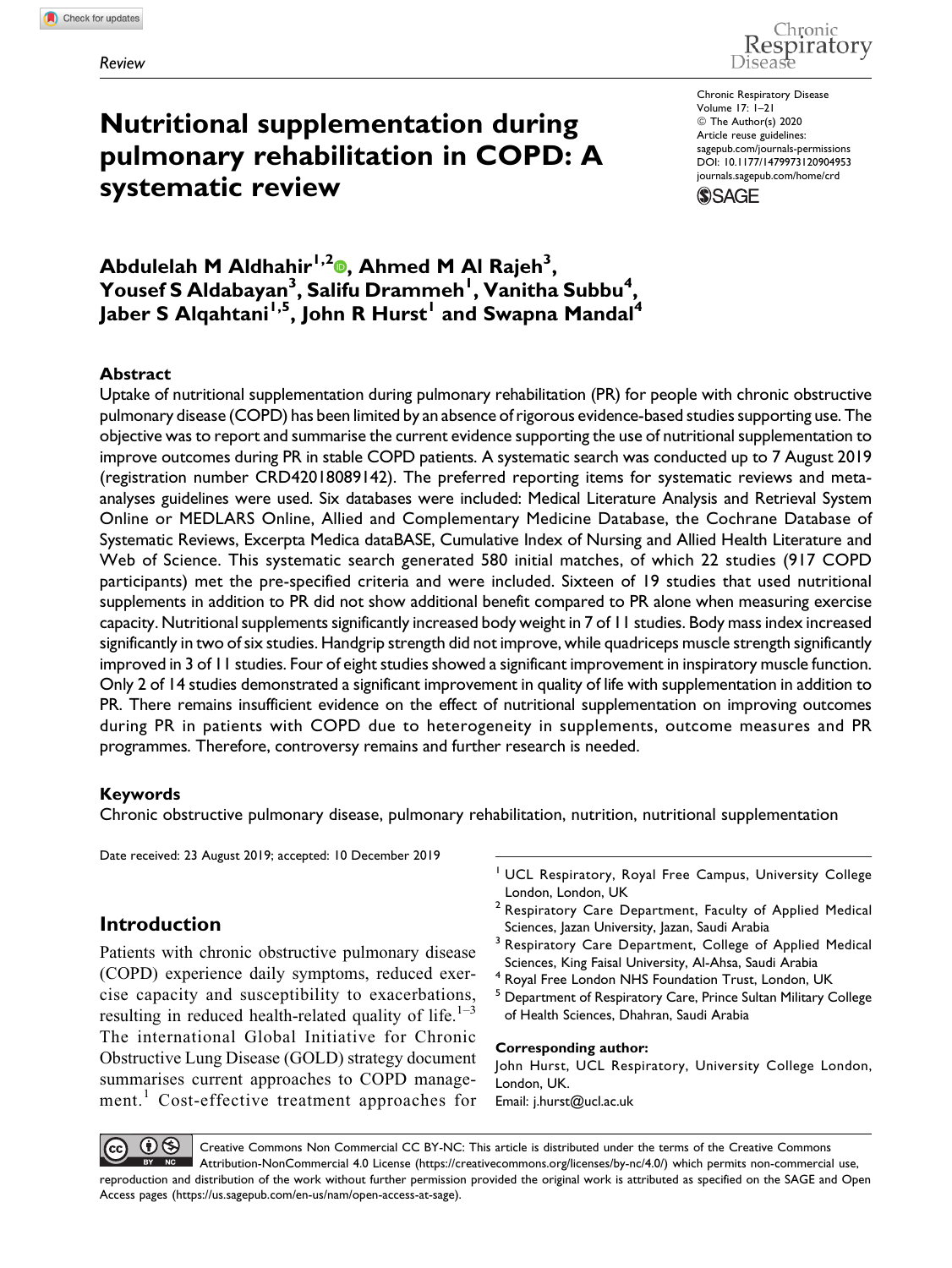COPD, described in the 'value pyramid'<sup>4</sup> include smoking cessation, influenza vaccination and pulmonary rehabilitation (PR). Multiple high-quality randomised controlled trials (RCTs) and metaanalyses have demonstrated that PR is an effective management strategy in COPD, since it improves exercise performance, reduces dyspnoea, reduces the risk of exacerbation and improves health-related quality of life. $5-10$ 

Exercise limitation is one of the most common problems for COPD patients and this may be compounded by reduced muscle mass and malnutrition. Some COPD patients may lose body weight and skeletal muscle mass, which leads to muscle weakness and dysfunction, impacting functional ability and quality of life.<sup>11</sup> Muscle disuse, caused by a prolonged sedentary lifestyle and voluntary immobilisation, leads to further muscle deconditioning and thus reduced muscle strength and endurance.<sup>12</sup> It has also been postulated that COPD is associated with a myopathy, which may be driven by systemic inflammation.<sup>12</sup> Being underweight is associated with an increased risk of mortality in COPD and weight loss predicts mortality and morbidity in chronic lung disease patients.<sup>8,13</sup> Therefore, patients with COPD are at risk of significant morbidity and mortality as a result of changes in body composition and nutritional and metabolic status.

It has been suggested that healthy older adults require additional nutrients compared with younger adults to preserve bone and lean mass. For instance, it is recommended that young adults require 0.7 g of protein/kg body weight per day while the recommendation for older adults is 1.2–1.5 g protein/kg body weight/day, especially for people with conditions that require higher levels of protein, such as COPD.<sup>14</sup> Nutritional supplements have been used to overcome malnutrition in patients with COPD. It has been suggested that nutritional support integrated with exercise training may improve exercise activity, decrease mortality and improve muscle strength in undernourished COPD patients.<sup>15,16</sup> A meta-analysis of nutritional supplementation for stable COPD by Ferreira et al. included 17 randomised clinical trials and concluded that nutritional supplements increased muscle mass and body weight and improved respiratory function and exercise tolerance in COPD patients who were poorly nourished.<sup>17,18</sup> Additionally, Collins et al. demonstrated in a meta-analysis of nutritional support and functional capacity in COPD that nutritional supplements improved weight and handgrip strength in COPD patients.<sup>19</sup> Both reviews only included randomised clinical trials and it was not necessary for participants to be engaged in PR. We hypothesised that an integrated approach of exercise training and nutritional support might be the best way to seek functional improvements. However, the uptake of nutritional supplementation during PR, where the potential benefit may be greatest, has been limited by the absence of rigorous evidence-based studies supporting use. The objective of this systematic review was to report and summarise the current evidence for using nutritional supplementation during PR in stable COPD patients to enhance PR outcomes.

# Methods

### Search strategy

The preferred reporting items for systematic reviews and meta-analyses guidelines were used for this systematic review, with Prospero registration number  $CRD42018089142<sup>20</sup>$  The search was conducted up to 7 August 2019 using Medical Literature Analysis and Retrieval System Online or MEDLARS Online, Excerpta Medica dataBASE, Allied and Complementary Medicine Database, the Cochrane Database of Systematic Reviews, Cumulative Index of Nursing and Allied Health Literature and Web of Science database (Supplemental Material Tables A1 to A5). The search strategy and terms used in this systematic review are described in Supplemental Material. The bibliography of eligible articles and existing systematic reviews in the field were also screened.

### Inclusion criteria

The PICO (P: population, patient, problem; I: intervention; C: control, comparison or comparator; O: outcome) criteria for included studies appear in Table 1. Studies were included in the systematic review if they met all of the following criteria: studies of patients with a confirmed diagnosis of COPD; no evidence of recent exacerbation, as described in the individual studies; patients enrolled on a PR or other exercise training programme and patients receiving nutritional supplementation (caloric, non-caloric, powder, liquid, capsule or tablets) during PR.

# Exclusion criteria

We excluded book chapters, systematic reviews (but screened the reference lists), non-English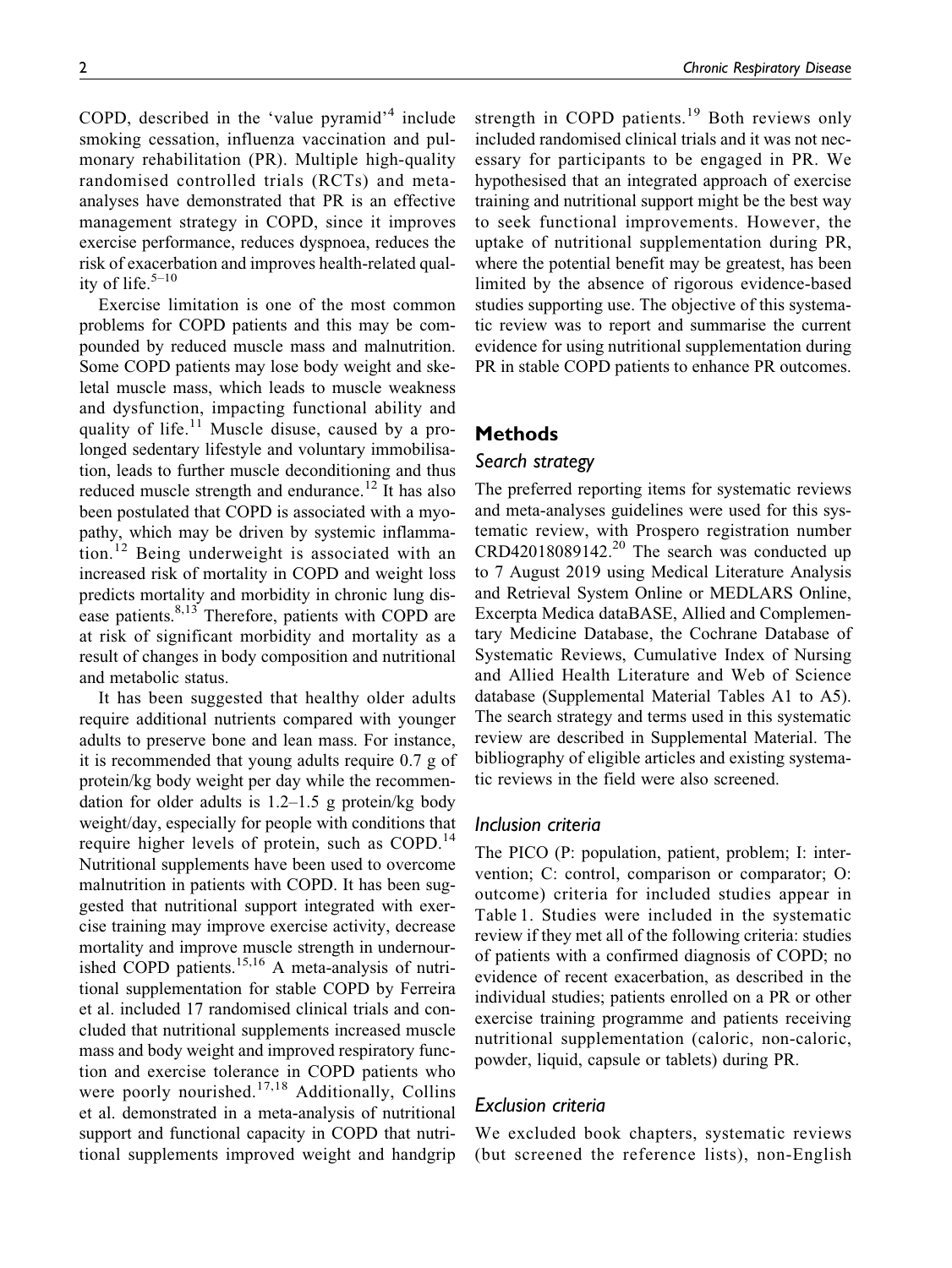| Criteria     | Definition                                                                                                                                                             |
|--------------|------------------------------------------------------------------------------------------------------------------------------------------------------------------------|
| Participants | Patients with a confirmed diagnosis of<br>COPD, no evidence of recent<br>exacerbation, enrolled on a pulmonary<br>rehabilitation or other exercise training<br>program |
|              | Intervention Any nutritional supplement given during<br>pulmonary rehabilitation                                                                                       |
|              | Comparator Placebo, other nutritional supplement<br>regime, no nutritional supplements                                                                                 |
| Outcome      | Exercise function, body composition,<br>peripheral muscle strength, respiratory<br>muscle function and quality of life.                                                |
|              | Study design No restrictions                                                                                                                                           |

Table 1. PICO criteria used for the inclusion of studies.

COPD: chronic obstructive pulmonary disease; PICO: P—population, patient, problem; I—intervention; C—control, comparison or comparator; O—outcome.

manuscripts, conference abstracts with no full-text and non-full text articles.

The main outcomes of interest were to investigate the impact of nutritional supplementation during PR programmes on exercise function, body composition, peripheral muscle strength, respiratory muscle function and quality of life.

### Data collection

Three authors (AMA, JRH, and SM) screened the titles and abstracts to exclude irrelevant studies. Full texts of the relevant studies were read by the first author (AMA) to evaluate if they fulfilled the inclusion criteria. The reference lists of included studies and excluded systematic reviews were also screened; two additional studies were found, and the senior authors (JRH and SM) discussed eligibility. Disagreements between authors were resolved by discussion.

### Quality assessment

The first and seventh authors (AMA and JRH) performed risk of bias assessment using the Cochrane risk of bias tool to assess randomised studies, which comprises seven questions, and the modified Newcastle–Ottawa scale to assess cohort studies, which is also made up of seven questions.<sup>21,22</sup> For the randomised trials, we scored each of the seven domains as 0 (low risk of bias) or 1 (high risk of bias or bias unclear). There was, therefore, a total score between 0 and 7 in which a higher score equates to a higher risk of bias. For cohort studies, each of the seven domains

was scored from 0 (high risk of bias) to 3 (low risk of bias) and we took a mean of the domains to result in a score between 0 and 3, where a higher score represents a lower risk of bias.

# Synthesis of results

The main purpose of this systematic review was to report and summarise the current evidence of using nutritional supplementation during PR in stable COPD. A meta-analysis was not attempted due to methodological heterogeneity between studies. Our discussion focuses on the studies at lower risk of bias.

# **Results**

Initially, 580 studies were considered potentially eligible. However, after removing duplicates, 449 titles and abstracts were included. Screening the titles and abstracts resulted in 30 of 449 studies being considered for full-text reading. After reading the full text of 30 studies, 10 further studies were excluded (Supplemental Material Table A6). Screening the reference list of eligible studies revealed two further relevant studies. Thus, 22 studies in total met the inclusion criteria for the systematic review (see Figure 1).

The 22 studies comprised 5 cohort studies and 17 RCTs. The sample size and study duration varied between 8 and 80 participants and 6 weeks to 4 months, respectively. A full description of the included RCTs and cohort studies appears in Tables 2 and 3, respectively. The risk of bias assessment for RCT and cohort studies appears in Tables A7 and A8 in Supplemental Material, respectively.

### Exercise capacity

Data on exercise function, performance, capacity or endurance were reported in 19 studies using the endurance shuttle walking test (ESWT), incremental shuttle walking test, 6-minute walk test (6MWT), 12 minute walk test, treadmill and incremental or constant work-load cycle ergometry. Seventeen studies found that using nutritional supplements such as high carbohydrates, vitamin D, creatine, or L-carnitine in addition to PR programs had no statistical benefit compared to PR alone.<sup>23-27,30,32-34,36-41,43</sup> Three studies found that using nutritional supplements, such as, polyunsaturated fatty acids (PUFAs) and respifor, which are high in carbohydrates, had a statistically significant benefit on top of PR. $^{28,31,35}$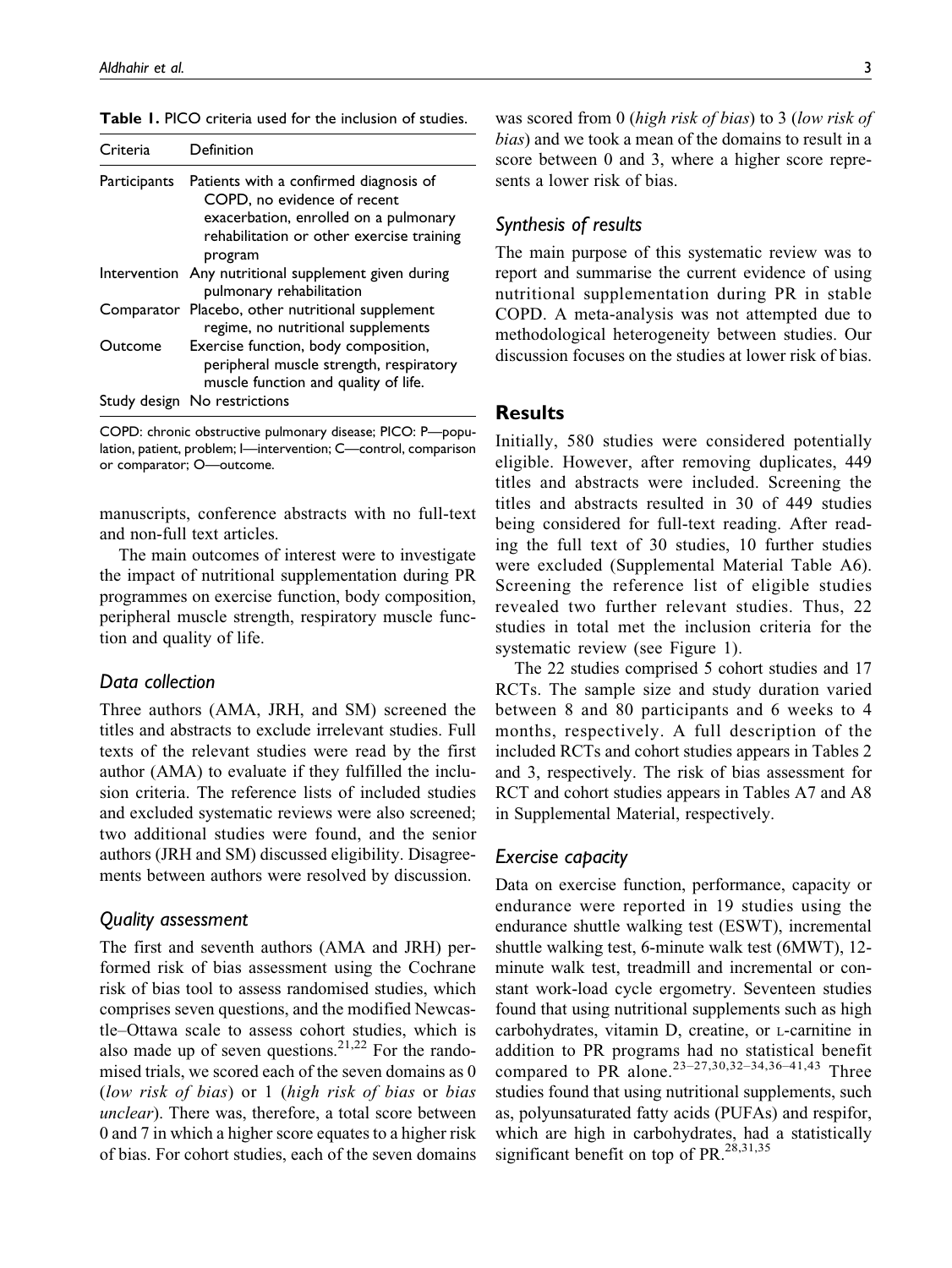

Figure 1. Preferred reporting items for systematic reviews and meta-analyses flow diagram.

There was only one study with positive findings at the lowest risk of bias (1/7), in which Sugawara et al. reported increases in 6-minute walk distance by 19.7  $\pm$  24.7 m with this addition of supplement (less than the minimum clinically important difference). In this RCT, the intervention group received ready-to-drink oral nutritional supplement (ONS) twice a day composed of 200 kilocalories, 60% carbohydrates, 15% protein,  $25\%$  fat, 248 µg of omega-3 PUFAs 0.6 with vitamins A, C and E and a 12-week exercise programme while the control group underwent a 12-week exercise programme only.<sup>28</sup> There were four RCTs with a similar low risk of bias, which demonstrated no benefit of supplementation. van de Bool et al. $^{23}$  reported that using a high carbohydrate supplementation once a day (125 mL of 9.4 g protein, 28.1 g carbohydrate and 4.1 g fat, leucine, n-3 PUFA and vitamin D) over a period of 4 months within an outpatient PR did not show any significant improvement in exercise performance measured by cycle endurance time or 6MWT compared to the control PR group, who received flavoured noncaloric aqueous solution as a placebo. Similarly, the study by Paulin et al. found that using vitamin B12 for 8 weeks during outpatient, PR did not show any significant improvement in exercise performance or endurance compared to PR alone.<sup> $24$ </sup> Borghi-Silva et al. reported that using L-carnitine twice a day for 6 weeks did not demonstrate a significant improvement in exercise performance measured by treadmill performance and 6MWT when compared to the placebo group, who received saline solution for the same duration.<sup>33</sup> Finally, Faager et al. concluded that using creatine for 8 weeks during PR did not improve exercise performance when measured by ESWT compared to the placebo (glucose) group who underwent the same PR.<sup>34</sup>

### Body composition

Seventeen trials measured body composition including body weight, fat-free mass (FFM), fat-free mass index (FFMI) and body mass index (BMI).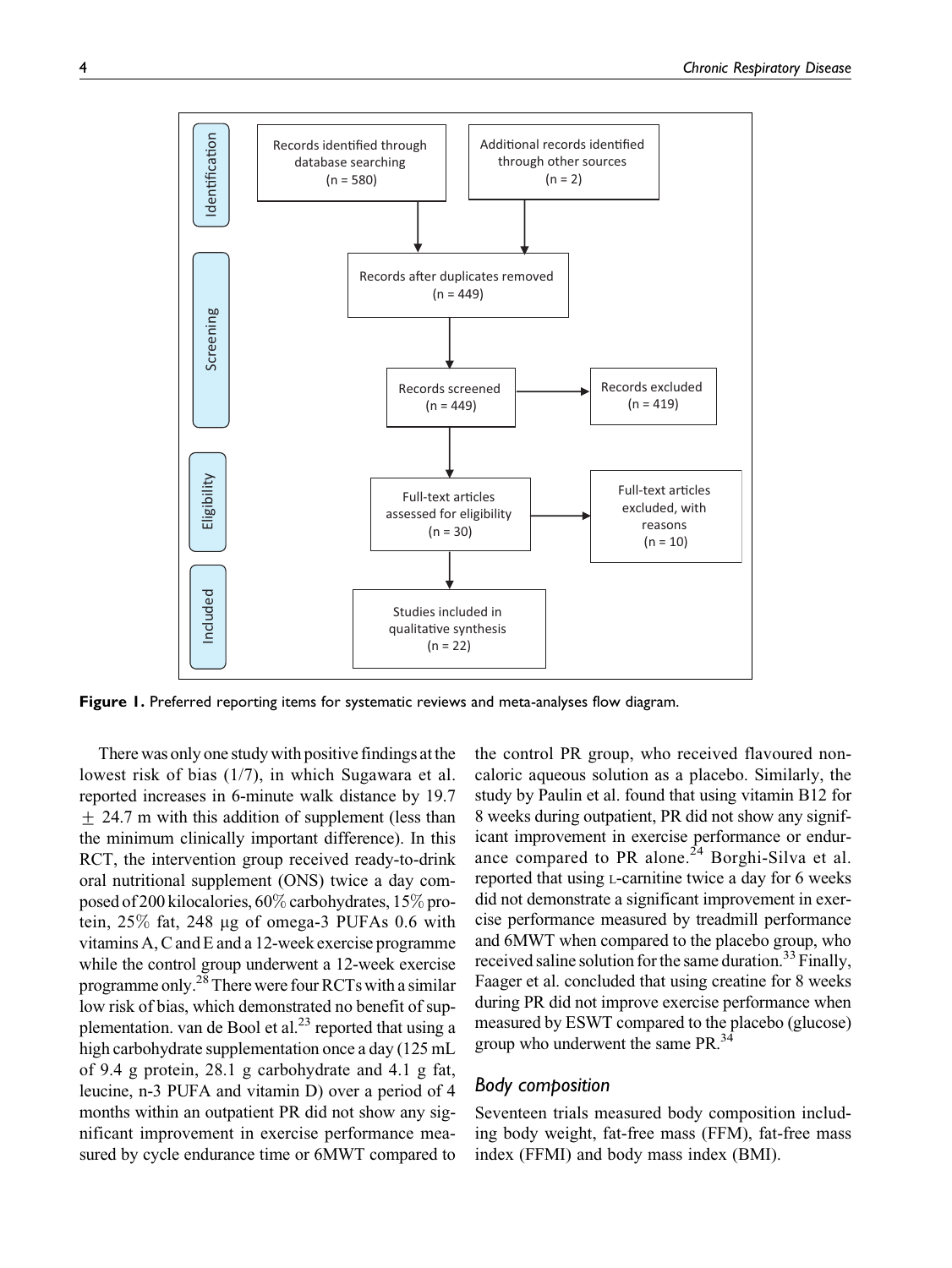| りく               |
|------------------|
|                  |
| $\frac{1}{2}$    |
| )<br>;           |
| 2.7127<br>;<br>; |
|                  |
|                  |

| risk of bias                                     | Mean age,<br>Author and GOLD stage<br>and BMI                                                                                                                                                     | Subject                            | Intervention                                                                                                                                                                                      | rehabilitation<br>Pulmonary                                                                                                                                                                                                                                                                                | Outcomes measures                                                                                                                                                                                                                                               | Result                                                                                                                                                                                                                                                                                                                                                                                                                                                                                                                                                    |
|--------------------------------------------------|---------------------------------------------------------------------------------------------------------------------------------------------------------------------------------------------------|------------------------------------|---------------------------------------------------------------------------------------------------------------------------------------------------------------------------------------------------|------------------------------------------------------------------------------------------------------------------------------------------------------------------------------------------------------------------------------------------------------------------------------------------------------------|-----------------------------------------------------------------------------------------------------------------------------------------------------------------------------------------------------------------------------------------------------------------|-----------------------------------------------------------------------------------------------------------------------------------------------------------------------------------------------------------------------------------------------------------------------------------------------------------------------------------------------------------------------------------------------------------------------------------------------------------------------------------------------------------------------------------------------------------|
| van de Bool<br>et al. <sup>23</sup><br>Bias: 1/7 | Age: 62 years<br>BMl: 22.7 kg/m <sup>2</sup> .<br>GOLD: 2.<br>흥                                                                                                                                   | "low muscle<br>mass').<br>$N = 73$ | leucine, n-3 PUFA<br>g carbohydrate<br>Placebo: Flavoured non-caloric<br>and vitamin D once per day.<br>5 mL of 9.4 g<br>aqueous solution.<br>Intervention: 12<br>and 4.1 g fat,<br>protein, 28.1 | resistance exercise of<br>three times per week.<br>endurance exercise<br>by cycle ergometry.<br>4. Education session.<br>Location: outpatient.<br>2. Treadmill walking.<br>Duration: 4 months<br>upper and lower<br>sessions, two to<br>Session detail: 40<br>I. High intensity<br>3. Progressive<br>body. | I. Body composition: Body<br>mass, BMC, SMM and FM.<br>5. Physical activity: 7 days.<br>3. Exercise performance:<br>cycle endurance time<br>Anxiety/depression:<br>Quadriceps muscle<br>(CET) and 6MWT.<br>2. Muscle function:<br>strength, MIP.<br>HADS.<br>4. | improvement in body mass (1.5<br>$\pm$ 0.6 kg, $p < 0.05$ ) and FM (1.6<br>2. Muscle function: No significant<br>significant differences between<br>significant differences between<br>v<br>. Body composition: Significant<br>(929.5 $\pm$ 459.2 steps/day, p<br>Exercise performance: No<br>Physical activity: significant<br>$\pm$ 0.5 kg, $p < 0.01$ ) in the<br>benefit in physical activity<br>differences between the<br>4. Anxiety/depression: No<br>intervention group.<br>the groups.<br>the groups.<br>groups.<br>$0.05$ ).<br><u>uni</u><br>m |
| Bias: 1/7                                        | Paulin et al. <sup>24</sup> Age: I versus P $N = 16$<br>BMI: I versus P<br>$25.1 \text{ kg/m}^2$ ).<br>65.2 years<br>$(24.5 \text{ vs.}$<br>$(56.5 \text{ vs.})$<br>old).<br>GOLD: 3<br>and $4$ . |                                    | $B_{12}$ 500 mg/day<br>Placebo (P): Maltodextrin.<br>Intervention (I):<br>for 8 weeks.                                                                                                            | week, 40 minutes of<br>resistance exercise.<br>Session detail: 3 days/<br>Location: outpatient.<br>Duration: 8 weeks.<br>aerobic and                                                                                                                                                                       | I. Cardiopulmonary exercise<br>constant-load protocols.<br>testing: Incremental or                                                                                                                                                                              | significant differences between<br>I. Exercise performance: No<br>the groups.                                                                                                                                                                                                                                                                                                                                                                                                                                                                             |
| et al. $^{25}$<br>Ahnfeldt<br>Bias: 4/7          | Age: I versus P $N = 35$<br>(67 vs. 70<br>BMI: I versus P<br>$23.4 \text{ kg/m}^2$ ).<br>years old).<br>$(24.3 \text{ vs.})$<br>GOLD: 2<br>and 3.                                                 |                                    | Intervention (I): Protein bar (each<br>protein, 14.6 carbohydrate, 4.2<br>fat) two times per day for 9<br>134.8 kcal of energy, 9.3 g<br>Placebo (P): No<br>weeks.                                | A-I hour 2 times per<br>based one time per<br>Location: outpatient<br>week and home-<br>Duration: 9 weeks.<br>3. Interval training.<br>Session detail:<br>I. Endurance.<br>2. Resistance.<br>week of:                                                                                                      | I. Muscle function: lower<br>2. Exercise performance:<br>3. Quality of life: SGRQ.<br>muscle strength.<br>SWT.                                                                                                                                                  | differences between the groups.<br>I. Muscle function: No significant<br>significant differences between<br>3. Quality of life: No significant<br>Exercise performance: No<br>differences between the<br>the groups.<br>groups.<br>$\overline{\mathbf{v}}$                                                                                                                                                                                                                                                                                                |
|                                                  |                                                                                                                                                                                                   |                                    |                                                                                                                                                                                                   |                                                                                                                                                                                                                                                                                                            |                                                                                                                                                                                                                                                                 | (continued)                                                                                                                                                                                                                                                                                                                                                                                                                                                                                                                                               |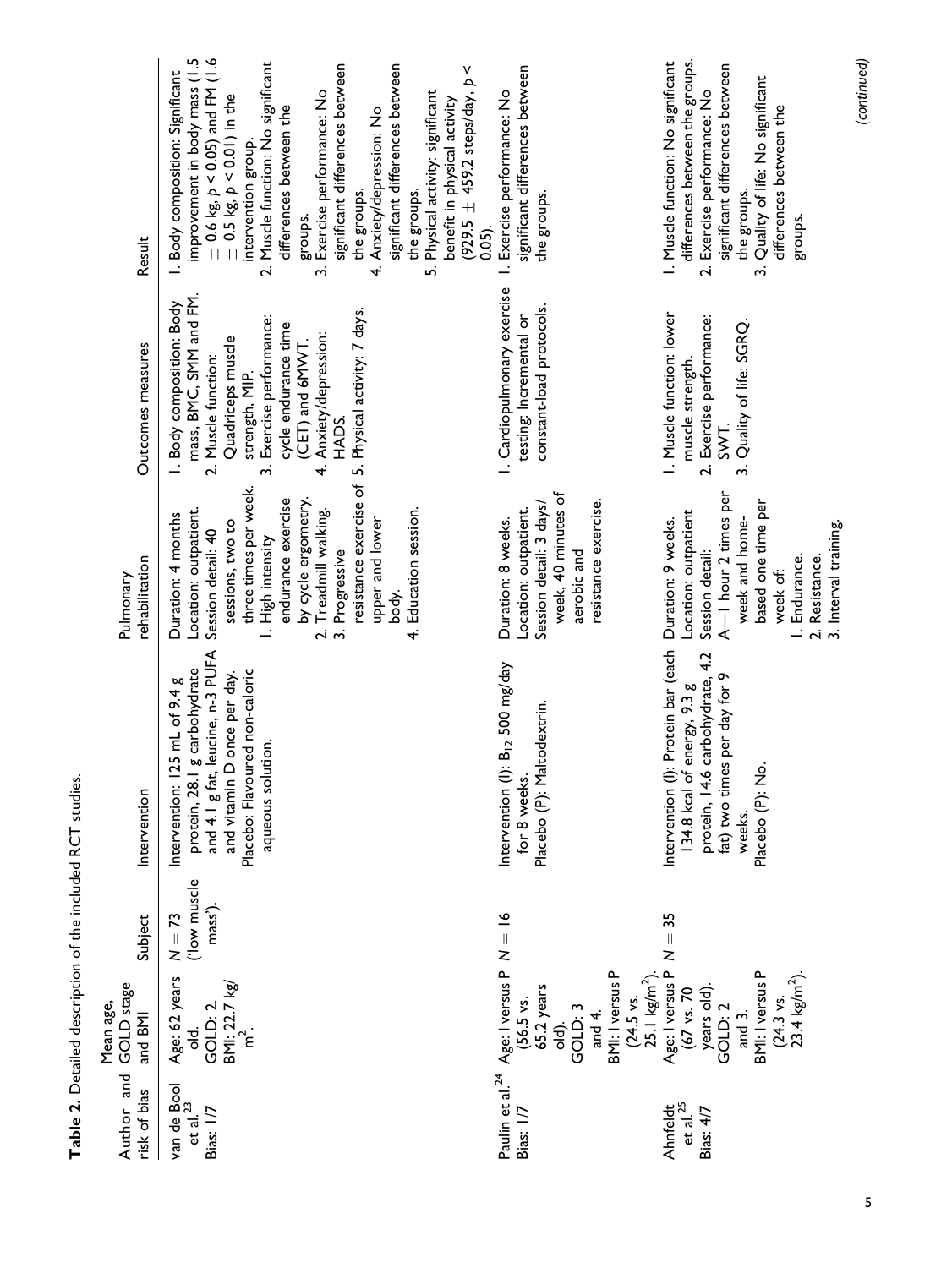| í<br>ì<br>j |
|-------------|
| r           |

| (continued)<br>significant differences between<br>significant differences between<br>significant differences between<br>differences between groups in<br>quadriceps strength and MEP.<br>3. Quality of life: No significant<br>cmH <sub>2</sub> O, $p = 0.004$ ) but no<br>Muscle function: Significant<br>Exercise performance: No<br>increase in MIP ( $11 \pm 12$<br>Breathlessness scale: No<br>differences between the<br>4. Anxiety/depression: No<br>the groups.<br>the groups.<br>the groups.<br>groups.<br>Ġ<br>$\overline{\mathbf{v}}$<br>ம்          | quadriceps strength, MIP<br>ergometer and 6MWD.<br>2. Exercise performance:<br>3. Quality of life: CRDQ.<br>incremental cycle<br>I. Muscle function:<br>and MEP.                                                                                                                  | 2. Walking on treadmill.<br>3. Stair climbing and arm<br>Stair climbing and arm<br>Strength exercises for<br>relaxation therapies<br>minutes training of:<br>times per week 90<br>extremity strength<br>Session detail: Three<br>Location: outpatient.<br>Duration: 3 months.<br>Upper and lower<br>$(15-20$ minutes<br>$(5-10 \text{ minutes})$<br>Breathing and<br>extremities.<br>cranking.<br>minutes).<br>I. Cycling.<br>each).<br>$\vec{r}$<br>$\ddot{ }$<br>4. | Placebo (P): Arachidis oleum: 4<br>DI<br>000:001)<br>98<br>sage<br>2<br>Linuce<br>2<br>1<br>1<br>1<br>1<br>0<br>0<br>0<br>0<br>0<br>0<br>0<br>0<br>0<br>0<br>0<br>0<br>0<br>0<br>0<br>0<br>0<br>0<br>0<br>0<br>Intervention (I): vitamin D<br>cholecalciferol).<br>넡 |            | Age: I versus P $N = 49$<br>years old).<br>GOLD: 2, 3<br>and 4.<br>BMI: I versus P<br>BMI: I versus P<br>(25 vs. 24<br>kg/m <sup>2</sup> ).<br>$(67$ vs. $69$ | et al. $^{27}$<br>Hornikx<br>Bias: 3/7        |
|-----------------------------------------------------------------------------------------------------------------------------------------------------------------------------------------------------------------------------------------------------------------------------------------------------------------------------------------------------------------------------------------------------------------------------------------------------------------------------------------------------------------------------------------------------------------|-----------------------------------------------------------------------------------------------------------------------------------------------------------------------------------------------------------------------------------------------------------------------------------|-----------------------------------------------------------------------------------------------------------------------------------------------------------------------------------------------------------------------------------------------------------------------------------------------------------------------------------------------------------------------------------------------------------------------------------------------------------------------|----------------------------------------------------------------------------------------------------------------------------------------------------------------------------------------------------------------------------------------------------------------------|------------|---------------------------------------------------------------------------------------------------------------------------------------------------------------|-----------------------------------------------|
| in Quad <sub>CSA</sub> (2.5 $\pm$ 4.1 cm <sup>2</sup> , $p$ <<br>improvement in weight (1.1 ±<br>0.9 kg, p < 0.05), BMI (0.2 ± 1.4<br>kg/m <sup>2</sup> , p < 0.05) and FFMI (0.6<br>Muscle size: Significant increase<br>0.05) in the intervention group.<br>significant differences between<br>$\pm$ 0.5 kg/m <sup>2</sup> , $p < 0.05$ ) in the<br>I. Body composition: Significant<br>3. Quality of life: No significant<br>Exercise performance: No<br>differences between the<br>intervention group.<br>the groups.<br>groups.<br>$\overline{\mathbf{v}}$ | 6MWT, ISWT, and ESWT.<br>5. Breathlessness scale: MRC<br>I. Body composition: Body<br>2. Exercise performance:<br>6. Muscle size: Quad <sub>CSA</sub> .<br>3. Quality of life: SGRQ.<br>Anxiety/depression:<br>weight, BMI, FFMI.<br>and Borg.<br>HADS.<br>$\frac{1}{\mathbf{A}}$ | I. Warm-up and bicycle<br>60-80 minutes/day:<br>Two times per week<br>Location: outpatient.<br>-Exercise training<br>ergometer for 15<br>4. Educational class.<br>Duration: 8 weeks.<br>Treadmill (15<br>A-Education.<br>Session detail:<br>minutes.<br>include:<br>$\overline{\mathbf{v}}$<br>ൎ                                                                                                                                                                      | proteins, three times per day.<br>carbohydrate, 30% fat, 16.7%<br>Intervention (I): 250 mL 83.3%<br>Placebo (P): No.                                                                                                                                                 | ("wasted") | Age: I versus P $N = 30$<br>BMI: I versus P<br>(17.8 vs. 20<br>kg/m <sup>2</sup> ).<br>years old).<br>GOLD: 3<br>and 4.<br>(64 vs. 66                         | $et$ al. <sup>26</sup><br>Bias: 2/7<br>Gurgun |
| Result                                                                                                                                                                                                                                                                                                                                                                                                                                                                                                                                                          | Outcomes measures                                                                                                                                                                                                                                                                 | rehabilitation<br>Pulmonary                                                                                                                                                                                                                                                                                                                                                                                                                                           | Intervention                                                                                                                                                                                                                                                         | Subject    | Author and GOLD stage<br>Mean age,<br>and BMI                                                                                                                 | risk of bias                                  |
|                                                                                                                                                                                                                                                                                                                                                                                                                                                                                                                                                                 |                                                                                                                                                                                                                                                                                   |                                                                                                                                                                                                                                                                                                                                                                                                                                                                       |                                                                                                                                                                                                                                                                      |            |                                                                                                                                                               |                                               |

6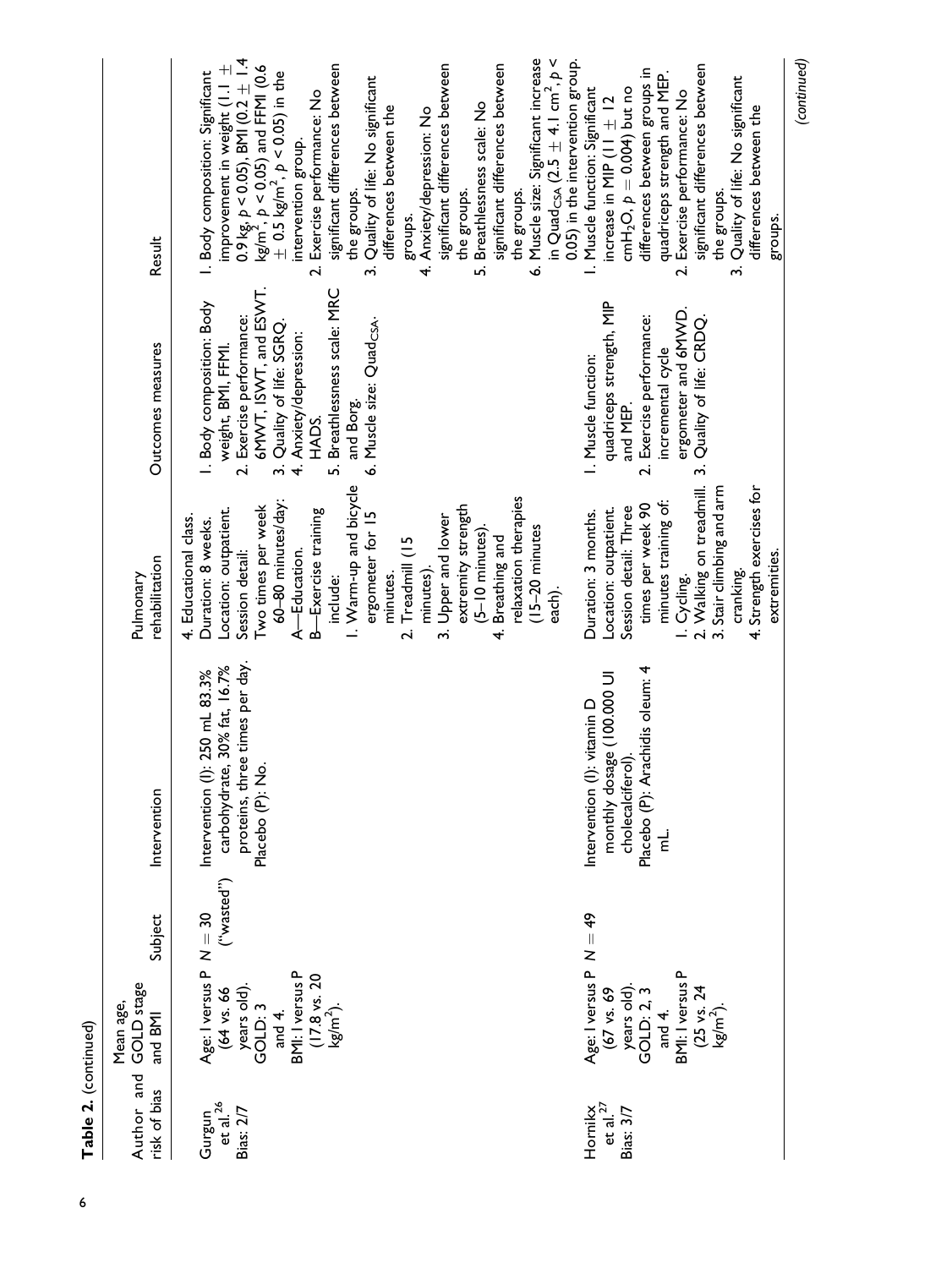Table 2. (continued) Table 2. (continued)

| Author and<br>risk of bias                    | GOLD stage<br>Mean age,<br>and BMI                                 | Subject                         | Intervention                                                                                                                                                                                                                                              | rehabilitation<br>Pulmonary                                                                                                                                                                                                                                                                                                                                                                                                                                                                                                                                                  | Outcomes measures                                                                                                                                                                                                                 | Result                                                                                                                                                                                                                                                                                                                                                                                                                                                                                                                                                                                                                                                                                                                                                                                                                                                                                                                                                                                                                                                                                                                                                                                                                                                                                                                                                                           |
|-----------------------------------------------|--------------------------------------------------------------------|---------------------------------|-----------------------------------------------------------------------------------------------------------------------------------------------------------------------------------------------------------------------------------------------------------|------------------------------------------------------------------------------------------------------------------------------------------------------------------------------------------------------------------------------------------------------------------------------------------------------------------------------------------------------------------------------------------------------------------------------------------------------------------------------------------------------------------------------------------------------------------------------|-----------------------------------------------------------------------------------------------------------------------------------------------------------------------------------------------------------------------------------|----------------------------------------------------------------------------------------------------------------------------------------------------------------------------------------------------------------------------------------------------------------------------------------------------------------------------------------------------------------------------------------------------------------------------------------------------------------------------------------------------------------------------------------------------------------------------------------------------------------------------------------------------------------------------------------------------------------------------------------------------------------------------------------------------------------------------------------------------------------------------------------------------------------------------------------------------------------------------------------------------------------------------------------------------------------------------------------------------------------------------------------------------------------------------------------------------------------------------------------------------------------------------------------------------------------------------------------------------------------------------------|
| Sugawara<br>et al. <sup>28</sup><br>Bias: 1/7 | Age: 77 years<br>recorded<br>GOLD: 3.<br>BMI: not<br>$\frac{d}{d}$ | $\overline{5}$<br>$\frac{1}{2}$ | 53.2% sugar, 1.8 fibre, Fisher is<br>and E) (two times per day 200<br>Intervention: Mein (contains 200<br>mL) for 12 weeks + provided<br>3.7, antioxidant vitamins A, C<br>meal with dietary instruction.<br>kcal 20% protein, 25% lipid,<br>Placebo: No. | Level walking for least<br>I. Upper and lower limb<br>Slow deep breathing.<br>-Education program.<br>Pursed-lip breathing.<br>Location: Home-based.<br>supervision every 2<br>Respiratory muscle<br>-Exercise training:<br>expiratory muscle<br>Duration: 12 weeks.<br>E-Periodic visits at<br>weeks in hospital<br>D-Physiotherapist<br>4. Inspiratory and<br>2. Diaphragmatic<br>calisthenics.<br>15 minutes.<br>Session detail:<br>A-Breathing<br>stretching<br>retraining:<br>breathing.<br>exercises.<br>exercises.<br>home.<br>ക്<br>Ń<br>$\dot{m}$<br>Ů<br>$\ddot{ }$ | 5. Breathlessness scale: MRC.<br>MEP, quadriceps strength.<br>2. Muscle function: MIP and<br>. Body composition: Body<br>weight, FFM, FMI, (AC),<br>3. Exercise performance:<br>4. Quality of life: CRQ.<br>(AMC), %IBW.<br>6MWD. | m <sup>2</sup> versus 0.6 $\pm$ 10.6 kg/m <sup>2</sup> , $\bar{p}$<br>= 0.048), %AC (2.4 $\pm$ 3.7% vs -<br>50.8<br>$= 0.0010$ ), FMI (8.6 $\pm 10.7$ kg/<br>$(8.9 \pm 14.4 \text{ vs. } -3.9 \pm 12.2, P$<br>5. Breathlessness scale: MRC 22.6<br>$13.3$ kg/kg vs. $-1.6 \pm 9.5$ kg/kg,<br>$(2.6 \pm 3$ kg vs -0.2 $\pm$ 1.4 kg, p<br>significantly in the intervention<br>significantly in the intervention<br>Exercise performance: 6MWD<br>0.0374) and emotional domain<br>significantly in the intervention<br>placebo group, not as absolute<br>Quality of life: total score (6.2<br>Data reported as change in ratio<br>in interventional group versus<br>$\pm$ 40.6 vs. $-4.4 \pm 17.2$ (p =<br>$0.7 \pm 2.4\%$ , $p = 0.0134$ ), and<br>0.0339) improved significantly<br>Body composition: Significant<br>%IBW (2.7 $\pm$ 3% vs. $-0.2$ $\pm$<br>Muscle function: MIP (39.2 $\pm$<br>improvement in body weight<br>$\pm$ 7.5 vs. -2.7 $\pm$ 13.1, $p =$<br>quadriceps strength (10.0 ±<br>38.9 cmH <sub>2</sub> O vs. 0.1 $\pm$ 24.1<br>$(19.7 \pm 24.7$ m vs. $-7.1 \pm$<br>in the intervention group.<br>m, $p = 0.0137$ ) improved<br>$cmH_2O, p = 0.0030)$ and<br>1.3%, $p = 0.0017$ ) in the<br>$p = 0.0079$ ) increased<br>$= 0.0097$ ) increased<br>intervention group.<br>group.<br>group.<br>group.<br>values.<br>4.<br>$\dot{m}$<br>$\overline{\mathbf{r}}$ |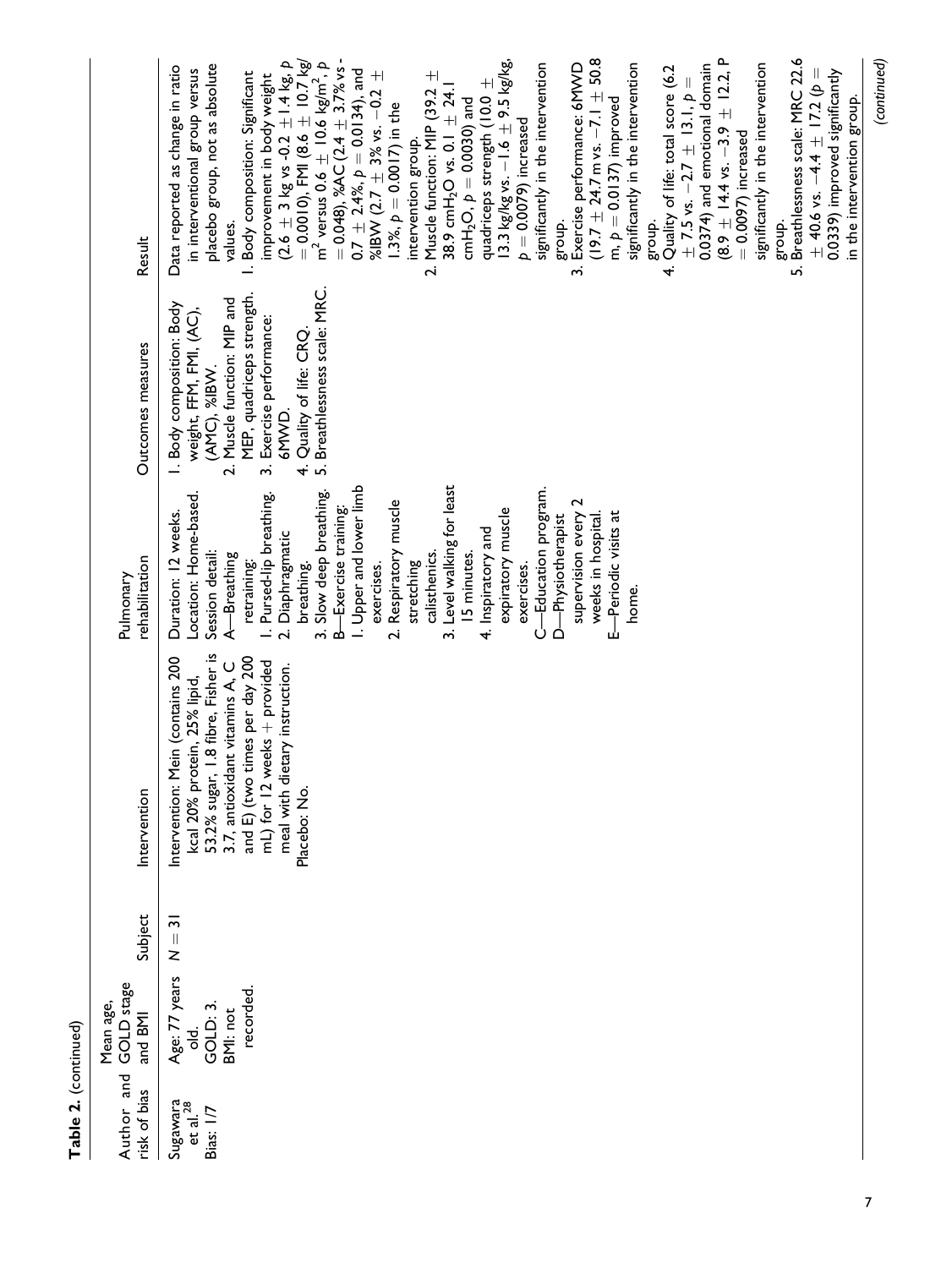|                                               | $\pm$ 1.1 kg, $p = 0.81$ ) and FFM<br>(1.5 $\pm$ 2.6 kg, p versus = 0.05).<br>(-0.1 $\pm$ 2.3 kg, $p = 0.94$ ).<br>increase in weight (3.8 $\pm$ 2.6<br>Body composition: Significant<br>kg, $p$ versus = 0.0002). (-0.1<br>Data reported as change in the<br>change in the placebo group.<br>interventional group versus | 2. Muscle function: No significant<br>significant differences between<br>significant differences between<br>4. Quality of life: No significant<br>5. Lung function: No significant<br>difference between groups.<br>differences between the<br>differences between the                    | (continued)<br>Body composition: Significant<br>difference $1 \text{ kg/m}^2$ , $p < 0.05$ ),<br>Muscle function: Significant<br>and FFMI (mean difference<br>increase in BMI (mean |
|-----------------------------------------------|---------------------------------------------------------------------------------------------------------------------------------------------------------------------------------------------------------------------------------------------------------------------------------------------------------------------------|-------------------------------------------------------------------------------------------------------------------------------------------------------------------------------------------------------------------------------------------------------------------------------------------|-------------------------------------------------------------------------------------------------------------------------------------------------------------------------------------|
| Result                                        |                                                                                                                                                                                                                                                                                                                           | Exercise performance: No<br>I. Body composition: No<br>the groups.<br>the groups.<br>groups.<br>groups.                                                                                                                                                                                   | increase in MIP (mean<br>$0.9$ kg/m <sup>2</sup> , $p < 0.05$ ).<br>$\overline{a}$                                                                                                  |
| Outcomes measures                             | I. Body composition: weight<br>and FFM.                                                                                                                                                                                                                                                                                   | Baseline, 8th, and 16th week:<br>quadriceps muscle strength<br>I. Body composition: weight.<br>5. Lung function: spirometry<br>constant work rate cycle<br>3. Exercise performance:<br>4. Quality of life: CRQ.<br>and lung volumes.<br>2. Muscle function:<br>and fatigue.<br>endurance. | MIP and quadriceps average<br>I. Body composition: FFMI<br>3. Exercise performance:<br>Peak exercise capacity<br>2. Muscle function:<br>and BMI.<br>power.                          |
| rehabilitation<br>Pulmonary                   | 30 minutes walking and<br>30 minutes submaximal<br>Session detail: five days<br>per day 30 minutes<br>Session detail: Twice<br>cycle ergometry.<br>unloaded bicycle<br>Duration: 4 weeks.<br>Location: inpatient<br>Duration: 8 weeks<br>I arm exercise<br>Location: Home<br>per week.<br>session.<br>training.<br>Then:  | Three times per week.<br>Location: not specified<br>2. Resistance exercise.<br>3. Education and self-<br>Duration: 8 weeks<br>90 minutes of:<br>management<br>Session detail:<br>I. Endurance.<br>strategies.                                                                             | times per week for 30<br>minutes of intensive<br>Session detail: 1. Two<br>Location: outpatient.<br>Duration: 4 months.<br>exercise.                                                |
| Intervention                                  | two times per day for 12 weeks.<br>Placebo (P): No.<br>Intervention (I): Amino acids 4 g                                                                                                                                                                                                                                  | Intervention (I): Whey protein 20<br>g in 120 mL/day for 16 weeks (8<br>Placebo (P): casein 20 g in 120 mL/<br>day for 16 weeks (8 without PR<br>without PR and 8 with PR).<br>and 8 with PR).                                                                                            | carbohydrate supplement; 125<br>mL, 188 kcal) three times per<br>Intervention: respifor (high-<br>day for 4 months.<br>Placebo: No.                                                 |
| Subject                                       | depleted                                                                                                                                                                                                                                                                                                                  |                                                                                                                                                                                                                                                                                           | ("wasted")                                                                                                                                                                          |
| Author and GOLD stage<br>Mean age,<br>and BMI | Age: I versus P $N = 28$<br>$(73 \text{ vs. } 70$ deplet<br>BMI: I versus P<br>$(19.9 \text{ vs. } 21)$<br>years old).<br>GOLD: 3.<br>$kg/m2$ ).                                                                                                                                                                          | Age: I versus P $N = 22$<br><b>BMI: I versus P</b><br>(29.7 vs.<br>26.7 kg/m <sup>2</sup> ).<br>years old).<br>GOLD: 2 and<br>$(63$ vs. $68$                                                                                                                                              | Age: 64 years $N = 30$<br>GOLD: 2.<br>BMI: 21.7 kg/<br>m <sup>2</sup> .<br>흥                                                                                                        |
| risk of bias                                  | Baldi et al. <sup>29</sup><br>Bias: 3/7                                                                                                                                                                                                                                                                                   | Laviolette<br>$et$ al. <sup>30</sup><br>Bias: 2/7                                                                                                                                                                                                                                         | Wetering<br>et al. <sup>31</sup><br>Bias: 3/7                                                                                                                                       |

Table 2. (continued)

Table 2. (continued)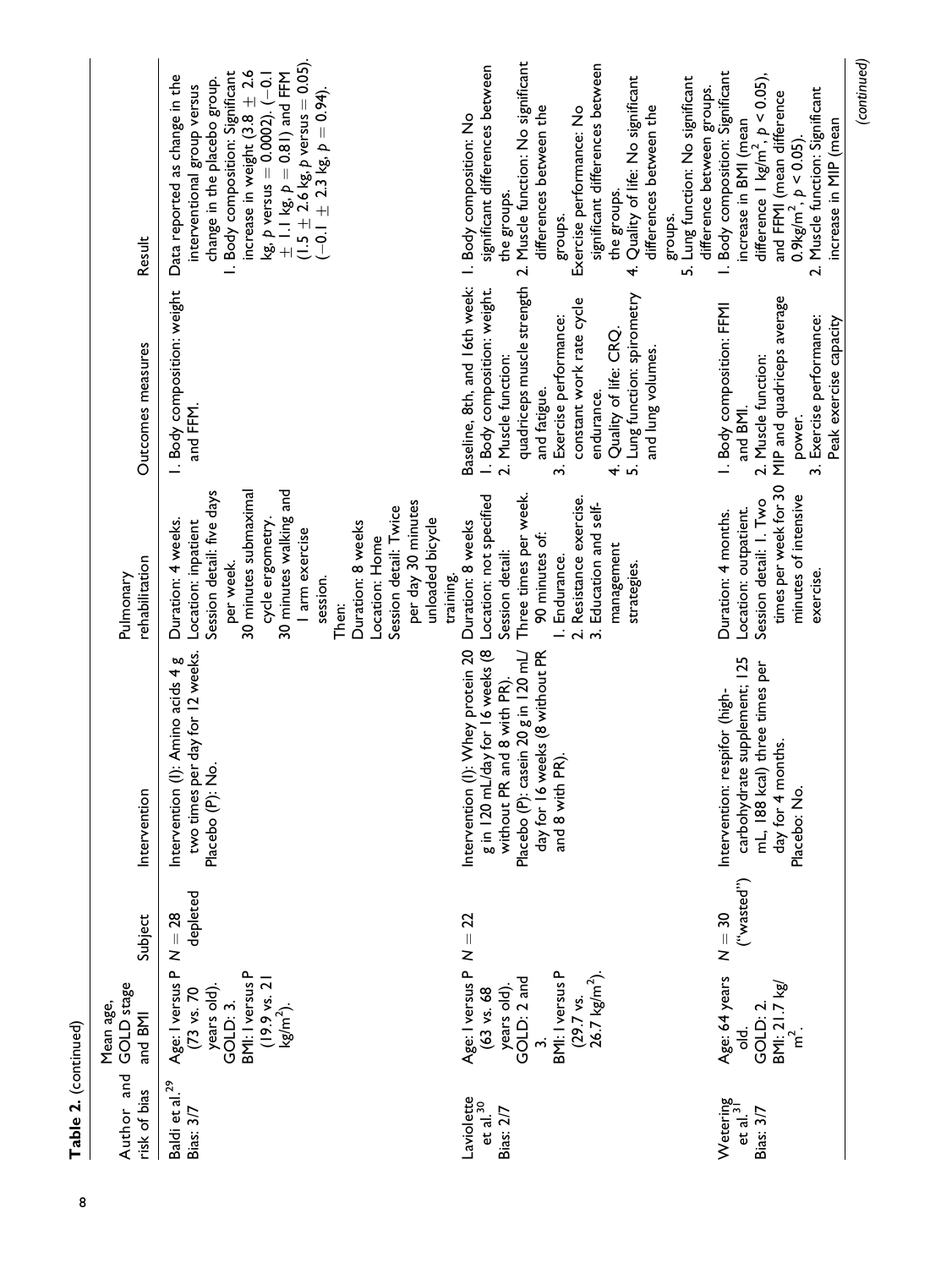| t |
|---|
|   |
|   |

| risk of bias                                      | Author and GOLD stage<br>Mean age,<br>and BMI                                                                                 | Subject | Intervention                                                                                                                                                    | rehabilitation<br>Pulmonary                                                                                                                                                                                             | Outcomes measures                                                                                                                                                                                                                      | Result                                                                                                                                                                                                                                                                                                                                                                                                                                                                                                     |
|---------------------------------------------------|-------------------------------------------------------------------------------------------------------------------------------|---------|-----------------------------------------------------------------------------------------------------------------------------------------------------------------|-------------------------------------------------------------------------------------------------------------------------------------------------------------------------------------------------------------------------|----------------------------------------------------------------------------------------------------------------------------------------------------------------------------------------------------------------------------------------|------------------------------------------------------------------------------------------------------------------------------------------------------------------------------------------------------------------------------------------------------------------------------------------------------------------------------------------------------------------------------------------------------------------------------------------------------------------------------------------------------------|
|                                                   |                                                                                                                               |         |                                                                                                                                                                 | for weight losing and<br>dietician counselling<br>Education program.<br>4. Smoking cessation.<br>$2. 1, 2$ and 3 months<br>muscle-wasted<br>patients.<br>$\ddot{ }$                                                     | $(W_{\text{max}})$ , cycle endurance<br>test (CET) and 6MWD.<br>4. Quality of life:<br>SGRQ.                                                                                                                                           | QAP (mean difference 13.1 W,<br>difference $1.4$ kPa, $p < 0.05$ ) and<br>6MWD (mean difference 27.2<br>٧<br>Quality of life: No statistically<br>significant difference although<br>groups at 6.1 units is greater<br>0.05), CET (mean difference<br>absolute difference between<br>(mean difference $11.7 W$ , $p$<br>Significant increase in W <sub>max</sub><br>525 second, $p < 0.05$ ), and<br>Exercise performance<br>than the MCID<br>$m, p < 0.05$ ).<br>$p < 0.05$ ).<br>$\ddot{ }$<br>$\vec{r}$ |
| Deacon<br>et al. <sup>32</sup><br>Bias: 2/7       | Age: I versus P $N = 80$<br>BMI: I versus P<br>$25.7 \text{ kg/m}^2$ ).<br>years old)<br>(68 vs. 68<br>(28.1 v s.<br>GOLD: 3. |         | Loading phase: 22 g daily, 4 divided<br>Maintenance phase: (PR) 3.76 g<br>Creatine<br>Placebo (P): lactose.<br>doses for 5 days.<br>Intervention (I):<br>daily. | prescribed resistance<br>equipment and free<br>I. Endurance training.<br>times per week of:<br>training using gym<br>Location: outpatient<br>Session detail: three<br>Duration: 7 weeks.<br>2. Individually<br>weights. | I. Body composition: weight,<br>Quality of life: CRQ-SR.<br>quadriceps, triceps and<br>3. Exercise performance:<br>ISWT and ESWT.<br>2. Muscle function:<br>FFM and FM.<br>biceps.<br>$\vec{r}$                                        | 2. Muscle function: No significant<br>significant differences between<br>significant differences between<br>Quality of life: No significant<br>Exercise performance: No<br>differences between the<br>differences between the<br>I. Body composition: No<br>the groups.<br>the groups.<br>groups.<br>4.<br>$\ddot{\phantom{a}}$                                                                                                                                                                            |
| Borghi-Silva<br>et al. <sup>33</sup><br>Bias: 1/7 | Age: I versus P $N = 16$<br>BMI: I versus P<br>(22 vs. 23<br>kg/m <sup>2</sup> ).<br>years old).<br>GOLD: 3.<br>(69 vs. 65    |         | Intervention (I): Oral L-carnitine 2<br>g, twice per day in 10 mL bottle<br>Placebo (P): Saline solution.<br>for 6 weeks.                                       | three times per week:<br>Session detail: I hour<br>30 minutes treadmill,<br>inspiratory muscle<br>Location: outpatient.<br>Duration: 6 weeks.<br>training                                                               | 4. Breathlessness scale: Borg.<br>incremental exercise test<br>circumference and BMI.<br>(treadmill) and 6MWT.<br>Triceps skinfold, mid-arm<br>3. Exercise performance:<br>I. Body composition:<br>2. Muscle function:<br>MIP and MEP. | cmH <sub>2</sub> O vs. $14 \pm 5$ cmH <sub>2</sub> O, $p <$<br>2. Muscle function: MIP (40 $\pm$ 14<br>significantly in the intervention<br>interventional group vs change<br>significant differences between<br>0.05) but not MEP, increased<br>Data reported as change in<br>I. Body composition: No<br>in the placebo group.<br>the groups.<br>groups.<br>group.                                                                                                                                        |
|                                                   |                                                                                                                               |         |                                                                                                                                                                 |                                                                                                                                                                                                                         |                                                                                                                                                                                                                                        | (continued)                                                                                                                                                                                                                                                                                                                                                                                                                                                                                                |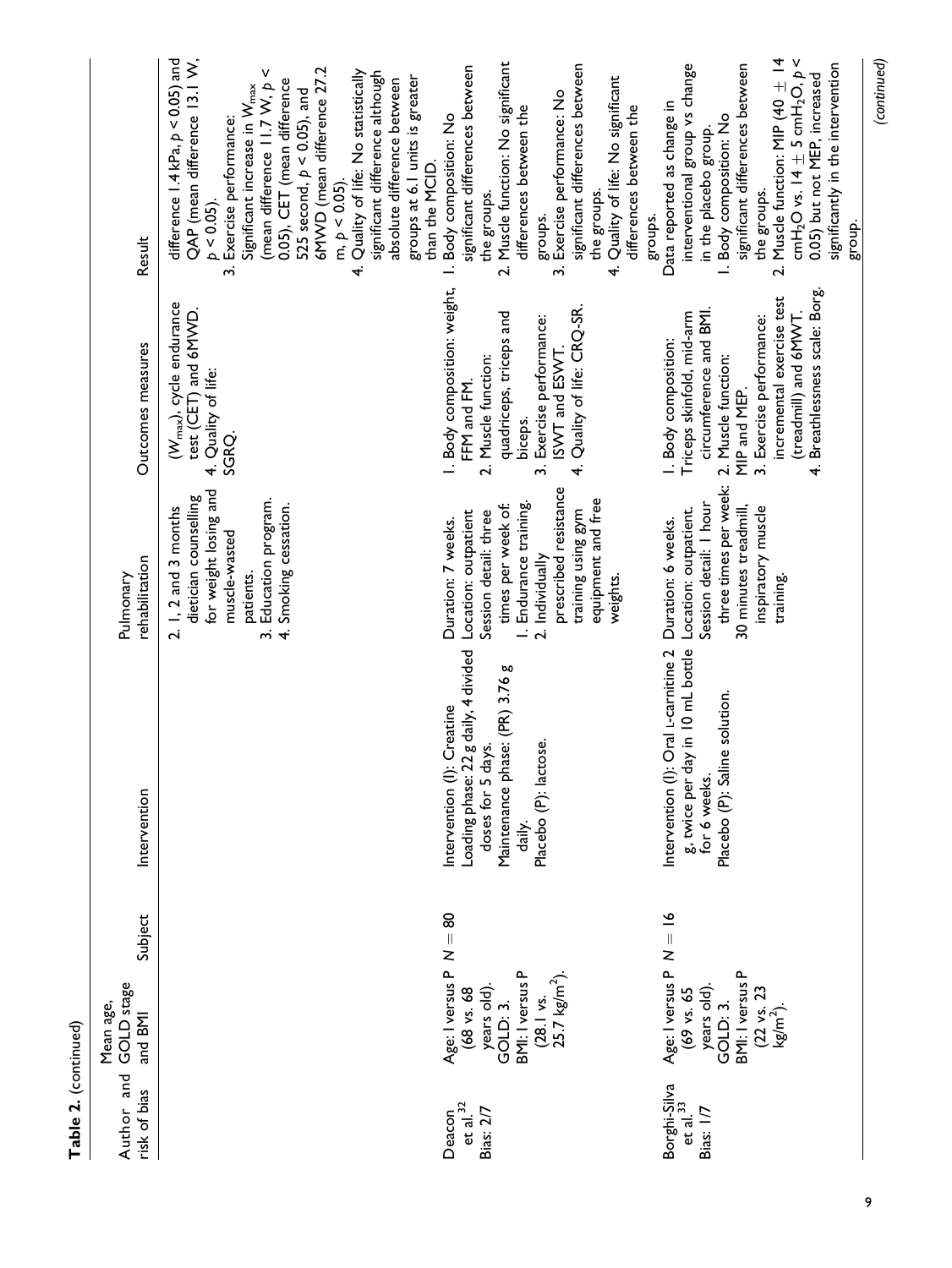| risk of bias                             | Author and GOLD stage<br>Mean age,<br>and BMI                                                                                                      | Subject | Intervention                                                                                                                                                                                                  | rehabilitation<br>Pulmonary                                                                                                                                                                                                                                                                                                                                                      | Outcomes measures                                                                                                                                                                               | Result                                                                                                                                                                                                                                                                                                                                                                                            |
|------------------------------------------|----------------------------------------------------------------------------------------------------------------------------------------------------|---------|---------------------------------------------------------------------------------------------------------------------------------------------------------------------------------------------------------------|----------------------------------------------------------------------------------------------------------------------------------------------------------------------------------------------------------------------------------------------------------------------------------------------------------------------------------------------------------------------------------|-------------------------------------------------------------------------------------------------------------------------------------------------------------------------------------------------|---------------------------------------------------------------------------------------------------------------------------------------------------------------------------------------------------------------------------------------------------------------------------------------------------------------------------------------------------------------------------------------------------|
| Faager et al. <sup>34</sup><br>Bias: 1/7 | Age: I versus P $N = 23$<br>(67 vs. 64<br>BMI: I versus P<br>years old).<br>$(25 \text{ vs. } 22)$<br>GOLD: 3.                                     |         | body weight/day, divided in four<br>day one dose/day for remaining<br>creatine 0.3 g/kg<br>Creatine 0.07 g/kg body weight/<br>doses/day for 7 days.<br>Placebo (P): Glucose.<br>Intervention (I):<br>7 weeks. | Two times per week for<br>exercise training and<br>education consisting<br>Location: outpatient.<br>60-75 minutes of<br>Duration: 8 weeks.<br>Session detail:<br>نه<br>6                                                                                                                                                                                                         | I. Body composition: weight.<br>2. Muscle function: Grip<br>knee strength and fatigue.<br>strength, maximal right<br>3. Exercise performance:<br>4. Quality of life:<br>ESWT.<br>SGRQ.          | 2. Muscle function: No significant<br>significant differences between<br>significant differences between<br>significant differences between<br>4. Breathlessness: No significant<br>Exercise performance: No<br>Exercise performance: No<br>differences between the<br>differences between the<br>I. Body composition: No<br>the groups.<br>the groups.<br>groups.<br>groups.<br>w.<br>$\ddot{ }$ |
|                                          |                                                                                                                                                    |         |                                                                                                                                                                                                               | Thera band exercises<br>5. Thigh muscle training<br>getting up onto a low<br>Rising and getting up<br>2. Arm muscle training<br>7. Flexibility exercises<br>for shoulder girdle.<br>I. Ergometer cycling.<br>Abdominal muscle<br>with weight cuffs.<br>from a stool and<br>with dumbbells.<br>for thorax and<br>adjacent joints.<br>training.<br>stool.<br>Ġ<br>$\ddot{ }$<br>4. | 5. Lung function: spirometry.                                                                                                                                                                   | differences in FEV, between the<br>Lung function: No significant<br>Quality of life: No significant<br>differences between the<br>the groups.<br>groups.<br>groups.<br>$\vec{r}$<br>ம்                                                                                                                                                                                                            |
| Broekhuizen<br>et al. $35$<br>Bias: 3/7  | Age: I versus $P N = 80$<br>BMI: I versus P<br>$22.1 \text{ kg/m}^2$ ).<br>years old.<br>GOLD: 3.<br>$(62 \text{ vs. } 64)$<br>$(22.5 \text{ vs.}$ |         | Depleted patients $n = 48$ respifor<br>capsules/day.<br>Placebo (P): 9 capsules/day of<br>(see above) 3times per day<br>ᡡ<br>PUFA I g<br>Intervention (I):                                                    | I. Exercise in relation to<br>-General physical<br>3. Treadmill walking.<br>Cycle ergometry.<br>Duration: 8 weeks.<br>Location: inpatient.<br>daily activities.<br>Session detail:<br>training of:<br>$\overline{\mathbf{v}}$<br>₹                                                                                                                                               | weight, FFM, FM and FFMI.<br>I. Body composition: BMI,<br>3. Exercise performance:<br>quadriceps strength,<br>incremental bicycle<br>handgrip and MIP.<br>2. Muscle function:<br>endurance time | Exercise performance: Maximal<br>(continued)<br>2. Muscle function: No significant<br>workload (9.7 W difference, P<br>significant differences between<br>differences between the<br>exercise capacity (peak<br>I. Body composition: No<br>the groups.<br>groups.<br>$\ddot{ }$                                                                                                                   |

Table 2. (continued)

Table 2. (continued)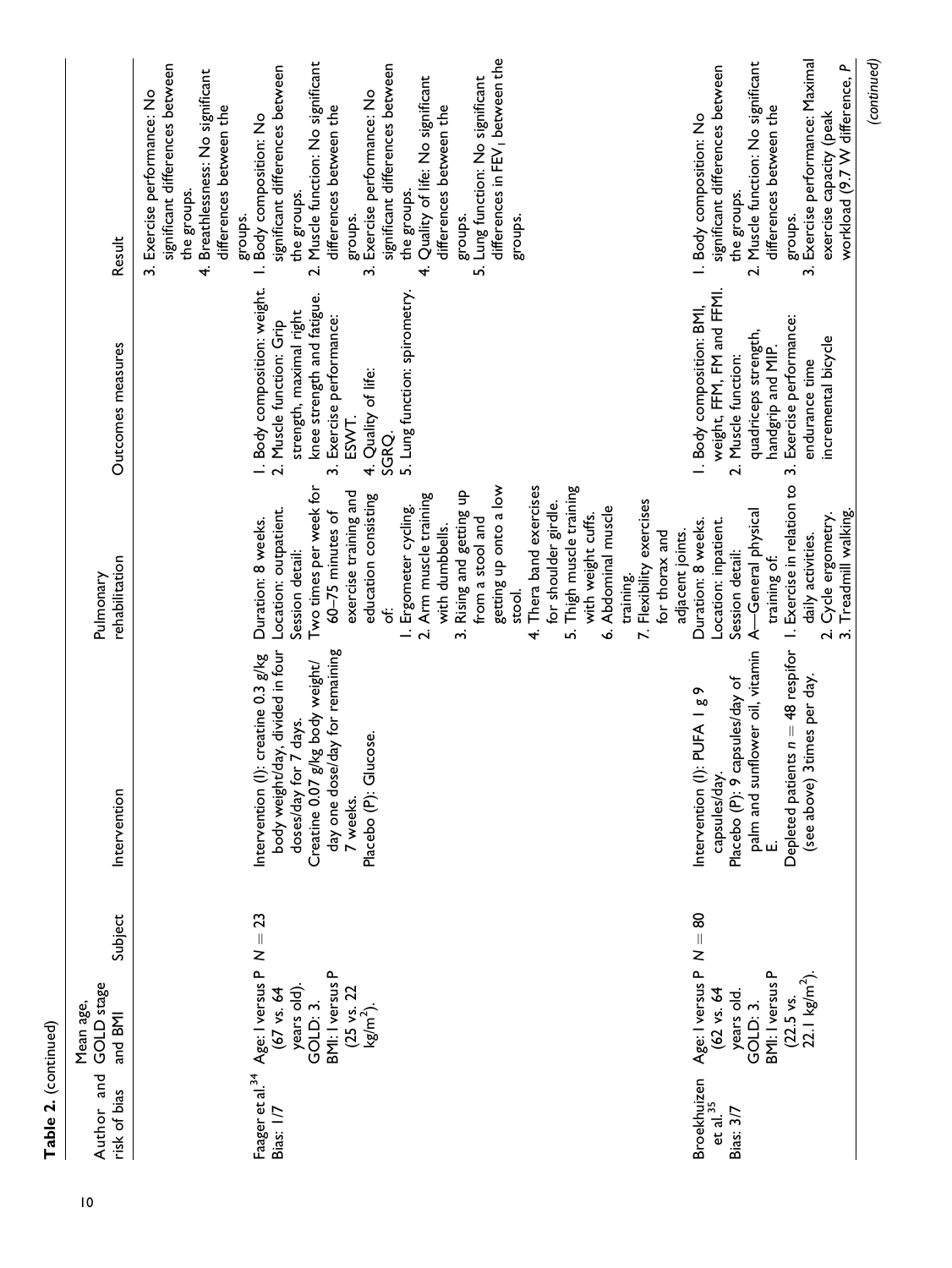| г |
|---|
|   |
|   |
| c |
|   |
|   |
|   |
|   |
|   |

| risk of bias                           | Author and GOLD stage<br>Mean age,<br>and BMI                                                                                      | Subject | Intervention                                                                                                                                                                                                                                                             | rehabilitation<br>Pulmonary                                                                                                                                                                                                                                                                                                               | Outcomes measures                                                                                                                                                                                                                                         | Result                                                                                                                                                                                                                                                                                                                                                                                                                                                                                                                                                                                                                                                                                                                                                                                                                                                                                                                                                                                                  |
|----------------------------------------|------------------------------------------------------------------------------------------------------------------------------------|---------|--------------------------------------------------------------------------------------------------------------------------------------------------------------------------------------------------------------------------------------------------------------------------|-------------------------------------------------------------------------------------------------------------------------------------------------------------------------------------------------------------------------------------------------------------------------------------------------------------------------------------------|-----------------------------------------------------------------------------------------------------------------------------------------------------------------------------------------------------------------------------------------------------------|---------------------------------------------------------------------------------------------------------------------------------------------------------------------------------------------------------------------------------------------------------------------------------------------------------------------------------------------------------------------------------------------------------------------------------------------------------------------------------------------------------------------------------------------------------------------------------------------------------------------------------------------------------------------------------------------------------------------------------------------------------------------------------------------------------------------------------------------------------------------------------------------------------------------------------------------------------------------------------------------------------|
|                                        |                                                                                                                                    |         |                                                                                                                                                                                                                                                                          | B-Sports and games.<br>D—Regular meals.<br>-Educational<br>4. Swimming.<br>program.<br>ڻ                                                                                                                                                                                                                                                  | ergometry and submaximal<br>4. Lung function: spirometry.<br>bicycle ergometry.                                                                                                                                                                           | $= 0.009$ ) and bicycle ergometry<br>difference, $p = 0.023$ ) improved<br>significantly in the intervention<br>4. Lung function: No significant<br>differences between the<br>duration (4.3 minutes<br>group.                                                                                                                                                                                                                                                                                                                                                                                                                                                                                                                                                                                                                                                                                                                                                                                          |
| Fuld et al. <sup>36</sup><br>Bias: 3/7 | Age: I versus P $N = 25$<br>years old).<br>GOLD: 3.<br>BMI: I versus P<br>$(23.2 \text{ vs. } 24.3 \text{ kg/m}^2).$<br>(64 vs. 62 |         | B-Maintenance phase: one time<br>glucose polymer (5 g creatine<br>A—Loading phase: three times<br>Placebo (P): Glucose polymer<br>Intervention (I): Creatine $+$<br>daily for 10 weeks (PR).<br>and 35 g glucose/dose).<br>daily for 14 days.<br>$(40.7 \text{ g/dose})$ | endurance training.<br>Two times per week<br>Location: outpatient<br>3. Dynamic strength<br>2. Mobility training.<br>Duration: 8 weeks<br>Education and<br>interventions.<br>consisting of:<br>training of all<br>Whole body<br>each I hour<br>I. A warm-up.<br>extremities.<br>Session detail:<br>behavioural<br>$\vec{r}$<br><u>ທີ່</u> | 5. Lung function: Spirometry.<br>I. Body composition: Body<br>performance, handgrip.<br>Exercise performance:<br>4. Quality of life: SGRQ.<br>2. Muscle function: MIP,<br>ISWT, ESWT, cycle<br>lower limb muscle<br>mass, FFM and FM.<br>ergometry.<br>w. | activity domain deceased (5.3, p<br>0.05), endurance (1216 J vs. 362<br>8.4 repetitions, $p < 0.05$ ) in the<br>increase in lower limb strength<br>endurance (15.6 repetitions vs.<br>$(2.900 \times 4 \times 2 \times 0.000)$<br>significant differences between<br>increased significantly by $(2 \text{ kg})$<br>$J, p < 0.05$ ), handgrip strength<br>< 0.01) in the creatine group.<br>decreased $(5.9, p < 0.05)$ and<br>5. Lung function: No significant<br>change in the placebo group.<br>$(19.5$ N.m vs. 12.2 N.m, $p <$<br>interventional group versus<br>Muscle function: Significant<br>4. Quality of life: Total score<br>3. Exercise performance: No<br>No significant change in MIP.<br>vs. $0.4$ kg, $p < 0.05$ ) in the<br>Data reported as change in<br>differences between the<br>FM and BM: No significant<br>I. Body composition: FFM<br>improvement in FEV <sub>1</sub> .<br>creatine group.<br>creatine group.<br>the groups.<br>groups.<br>groups.<br>$\overline{\mathcal{N}}$ |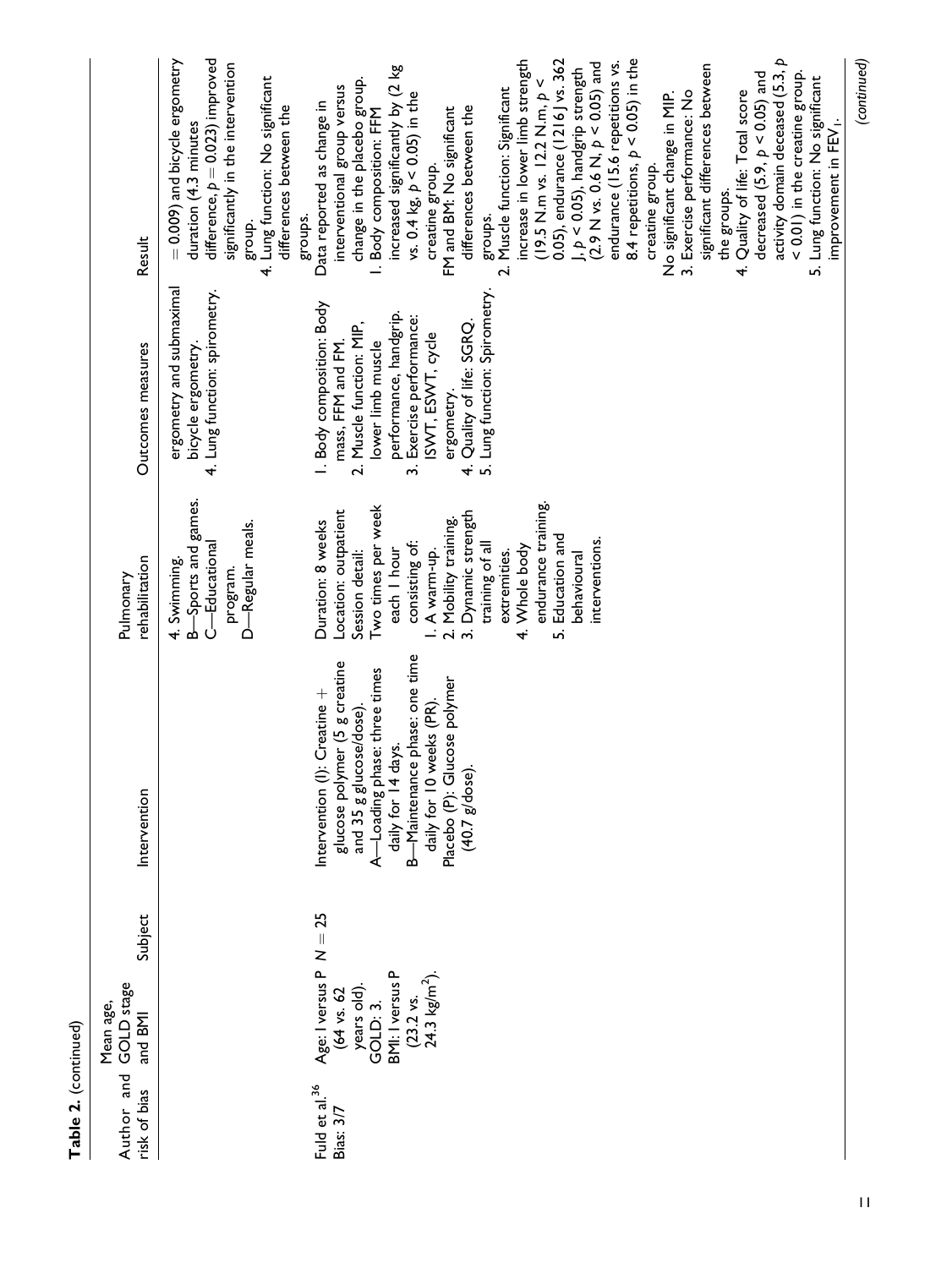| j<br>continur<br>able 7 | $rac{56}{3}$<br>ean |
|-------------------------|---------------------|

| risk of bias                                   | Author and GOLD stage<br>and BMI                                                                                                      | Subject                                      | Intervention                                                                                                                                                                                                                                                                                                                    | rehabilitation<br>Pulmonary                                                                                                                                                                                                                               | Outcomes measures                                                                                                                                                                                                                  | Result                                                                                                                                                                                                                                                                                                                                                                                                                                                                                                                                                                                                                                                                                                                                                           |
|------------------------------------------------|---------------------------------------------------------------------------------------------------------------------------------------|----------------------------------------------|---------------------------------------------------------------------------------------------------------------------------------------------------------------------------------------------------------------------------------------------------------------------------------------------------------------------------------|-----------------------------------------------------------------------------------------------------------------------------------------------------------------------------------------------------------------------------------------------------------|------------------------------------------------------------------------------------------------------------------------------------------------------------------------------------------------------------------------------------|------------------------------------------------------------------------------------------------------------------------------------------------------------------------------------------------------------------------------------------------------------------------------------------------------------------------------------------------------------------------------------------------------------------------------------------------------------------------------------------------------------------------------------------------------------------------------------------------------------------------------------------------------------------------------------------------------------------------------------------------------------------|
| et al. <sup>37</sup><br>Bias: 3/7<br>Steiner   | Age: I versus P $N = 60$ .<br>$(23.9 \text{ vs. } 23.5 \text{ kg/m}^2).$<br>years old).<br>GOLD: 3.<br>BMI: I vs. P<br>(66 vs. 68     |                                              | supplement; 125<br>mL, 188 kcal) three times per<br>Intervention (I): respifor (high-<br>day for 7 weeks<br>Placebo (P): non-nutritive.<br>carbohydrate                                                                                                                                                                         | 3. Educational sessions.<br>(walking exercise +<br>times per week of:<br>I. Endurance training<br>Location: outpatient.<br>Duration: 7 weeks.<br>Session detail: two<br>home walking<br>conditioning<br>program).<br>exercise.<br>$\overline{\mathbf{r}}$ | I. Body composition: weight,<br>quadriceps and handgrip<br>Circuit of low impact 4. Quality of life: CRQ-SR.<br>BMI, BM, lean mass, fat<br>3. Exercise performance:<br>ISWT and ESWT.<br>2. Muscle function:<br>strength.<br>mass. | $= 0.002$ ), and fat mass (0.67 kg,<br>improvement in weight (0.63 kg,<br>$p=0.004$ ), BMI (0.24 kg/m <sup>2</sup> , $p$<br>significant differences between<br>significant differences between<br>$p = 0.001$ ) in the intervention<br>I. Body composition: Significant<br>Quality of life: No significant<br>Exercise performance: No<br>2. Muscle intervention: No<br>differences between the<br>the groups.<br>the groups.<br>groups.<br>group.<br>$\vec{r}$<br>m                                                                                                                                                                                                                                                                                             |
| Vermeeren<br>et al. <sup>38</sup><br>Bias: 3/7 | Age: part   65<br>versus part<br>20.6 versus<br>part    22.6<br>kg/m <sup>2</sup> .<br>II 62 years<br>BMI: part I<br>old.<br>GOLD: 3. | Part $I: N =$<br>Part II: $N =$<br>$\vec{a}$ | Part I: Intervention 1: 1046 kJ, 21% Duration: not specified.<br>Part II: respifor (see above) versus<br>coffee creamer<br>Intervention 2: 2092 kJ, 21%<br>protein, 36% fat, 43%<br>protein, 34% fat, 45%<br>supplement) 200 mL.<br>pulmocare (high fat<br>and lemon syrup.<br>carbohydrate.<br>carbohydrate<br>Placebo: 209 kJ | Location: inpatient.<br>Session detail: Not<br>specified                                                                                                                                                                                                  | -Change in breathlessness<br>2. Lung function: spirometry.<br>I. Exercise performance:<br>cycle ergometer.<br>3. Self-reported:<br>during meals.<br>-Leg pain.<br>₹<br>ക്                                                          | Self-reported symptoms: Part l:<br>0.9, post 3.1 L/second $\pm$ 0.9) (p<br>pulmocare versus respifor (raw<br>pulmocare (pre 3.1 L/second $\pm$<br>increased significantly after the<br>2092-kJ supplement ( $p < 0.05$ ).<br>significant differences between<br>minutes following a meal with<br>Part II: PEF (pre 3.1 L/second $\pm$<br>1.0, post 3.3 L/second $\pm$ 1.2)<br>after the supplements for the<br>I. Exercise performance: Part I:<br>data not provided, $p < 0.05$ ).<br>breathlessness at 30 and 60<br>Satiety changed significantly<br>respifor supplement versus<br>Part II: Significant increase in<br>Lung function: Part I: No<br>No significant differences<br>between the groups.<br>the groups.<br>$< 0.05$ ).<br>$\dot{\mathsf{h}}$<br>m |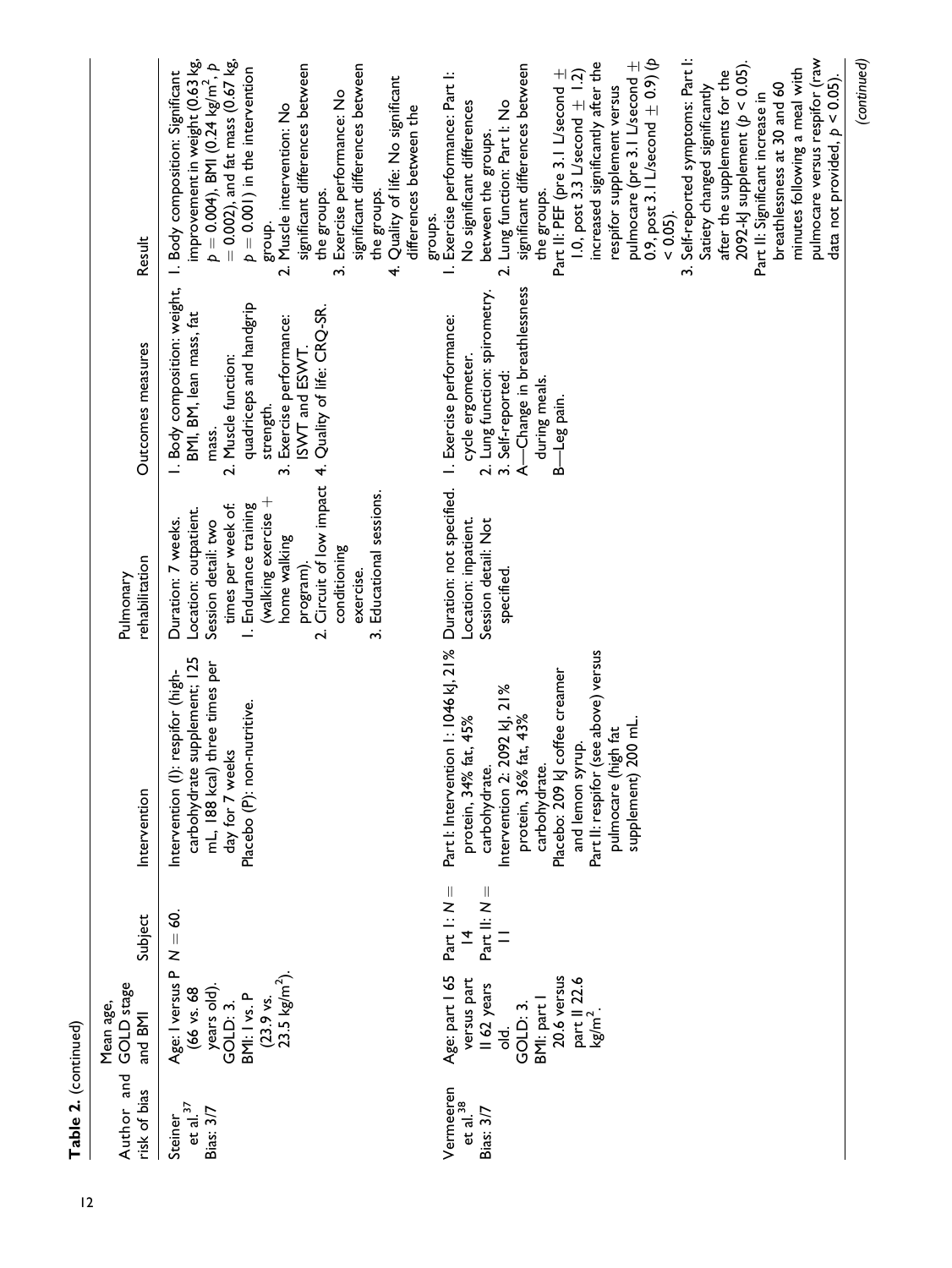| Table 2. (continued)                              |                                                |                                    |                                                                                                                                                                                                                                                                                                                                                                                                                              |                                                                                                                                                                                                                         |                                                                                                                                                                   |                                                                                                                                                                                                                                                                                                                                                                                                                                                                                                                                                                                                                      |
|---------------------------------------------------|------------------------------------------------|------------------------------------|------------------------------------------------------------------------------------------------------------------------------------------------------------------------------------------------------------------------------------------------------------------------------------------------------------------------------------------------------------------------------------------------------------------------------|-------------------------------------------------------------------------------------------------------------------------------------------------------------------------------------------------------------------------|-------------------------------------------------------------------------------------------------------------------------------------------------------------------|----------------------------------------------------------------------------------------------------------------------------------------------------------------------------------------------------------------------------------------------------------------------------------------------------------------------------------------------------------------------------------------------------------------------------------------------------------------------------------------------------------------------------------------------------------------------------------------------------------------------|
| risk of bias                                      | Author and GOLD stage<br>Mean age,<br>and BMI  | Subject                            | Intervention                                                                                                                                                                                                                                                                                                                                                                                                                 | rehabilitation<br>Pulmonary                                                                                                                                                                                             | Outcomes measures                                                                                                                                                 | Result                                                                                                                                                                                                                                                                                                                                                                                                                                                                                                                                                                                                               |
| Schols et al. <sup>39</sup> Age: not<br>Bias: 4/7 | recorded.<br>recorded.<br>GOLD: 3.<br>BMI: not | $N = 71$ per<br>protocol<br>group. | time per day 200<br>not considered<br>group study:<br>mL for 57 days mixture of<br>nutridrink (high energy),<br>protifar (high protein) and<br>$N$ group: placebo steroid $+$<br>$+$ nutritional<br>nutritional supplement.<br>N + A: 4 IM injections of<br>p group: placebo steroid.<br>fantomalt (high energy<br>and oil).<br>Complex, three<br>carbohydrate<br>nandrolone-<br>supplement (<br>Nutrition: one<br>further). | training related to<br>3. Treadmill walking.<br>2. Cycle ergometry.<br>4. Walking circuits.<br>Location: inpatient.<br>I. General physical<br>Duration: 57 days.<br>daily activates.<br>Session detail:<br>5. Swimming. | I. Body composition: weight,<br>3. Exercise performance:<br>entry, 29 and 57 days:<br>2. Muscle function: MIP.<br>arm circumference,<br>skinfolds, FFM.<br>I2MWT. | and P but significant increase in<br>Measurements were made at Comparing group $p$ with group N.<br>groups (raw data not provided,<br>significant difference in FFM or<br>arm circumference between N<br>2. Muscle function: No significant<br>significant differences between<br>skinfold and weight in the N<br>depleted group versus non-<br>3. Exercise performance: No<br>Patients were stratified to<br>reported in per protocol<br>Non-depleted group: Only<br>differences between the<br>. Body composition: No<br>depleted group:<br>Depleted group:<br>$p < 0.03$ ).<br>the groups.<br>analysis<br>groups. |
|                                                   |                                                |                                    |                                                                                                                                                                                                                                                                                                                                                                                                                              |                                                                                                                                                                                                                         |                                                                                                                                                                   |                                                                                                                                                                                                                                                                                                                                                                                                                                                                                                                                                                                                                      |

l: intervention group; P: placebo or control group; I2MWT: I2-minute walk Test; 6MWD: 6-minute walk distance; BM: body mass; BMC: bone mineral content; BMI: body mass index; CRQ,<br>Chronic Respiratory Disease Questionnaire; mid-arm muscle circumference; PEF: peak expiratory flow; QAP: quadriceps average power; Quad<sub>CsA</sub>: quadriceps cross-sectional area; SGRQ: St. George's Respiratory Questionnaire; SMM:<br>skeletal muscle mass; UI: International FMI: fat mass index; IBW: ideal body weight; ISWT: incremental shuttle walking test; MEP: maximum expiratory pressure; FFMI: fat-free mass index; MIP: maximum inspiratory pressure; MMC: I: intervention group; P: placebo or control group; 12MWT: 12-minute walk Test; 6MWD: 6-minute walk distance; BM: body mass; BMC: bone mineral content; BMI: body mass index; CRQ, Chronic Respiratory Disease Questionnaire; CWT: constant work rate test; ESWT: endurance shuttle walk test; FEV1: forced expiratory volume in 1 second; FFM: fat-free mass; FM: fat mass; FMI: fat mass index; IBW: ideal body weight; ISWT: incremental shuttle walking test; MEP: maximum expiratory pressure; FFMI: fat-free mass index; MIP: maximum inspiratory pressure; MMC: mid-arm muscle circumference; PEF: peak expiratory flow; QAP: quadriceps average power; Quadc<sub>SA</sub>: quadriceps cross-sectional area; SGRQ: St. George's Respiratory Questionnaire; SMM: skeletal muscle mass; UI: International unit; LBM: lean body mass; LBMI: lean body mass index; SMI: skeletal muscle mass index; BCM: body cell mass; BMC: bone mineral content; ASM: appendicular skeletal muscle mass; EQ-5D-3 L: EuroQoL five-dimensions Questionnaire; W, Watt. appendicular skeletal muscle mass; EQ-5D-3 L: EuroQoL five-dimensions Questionnaire; W, Watt.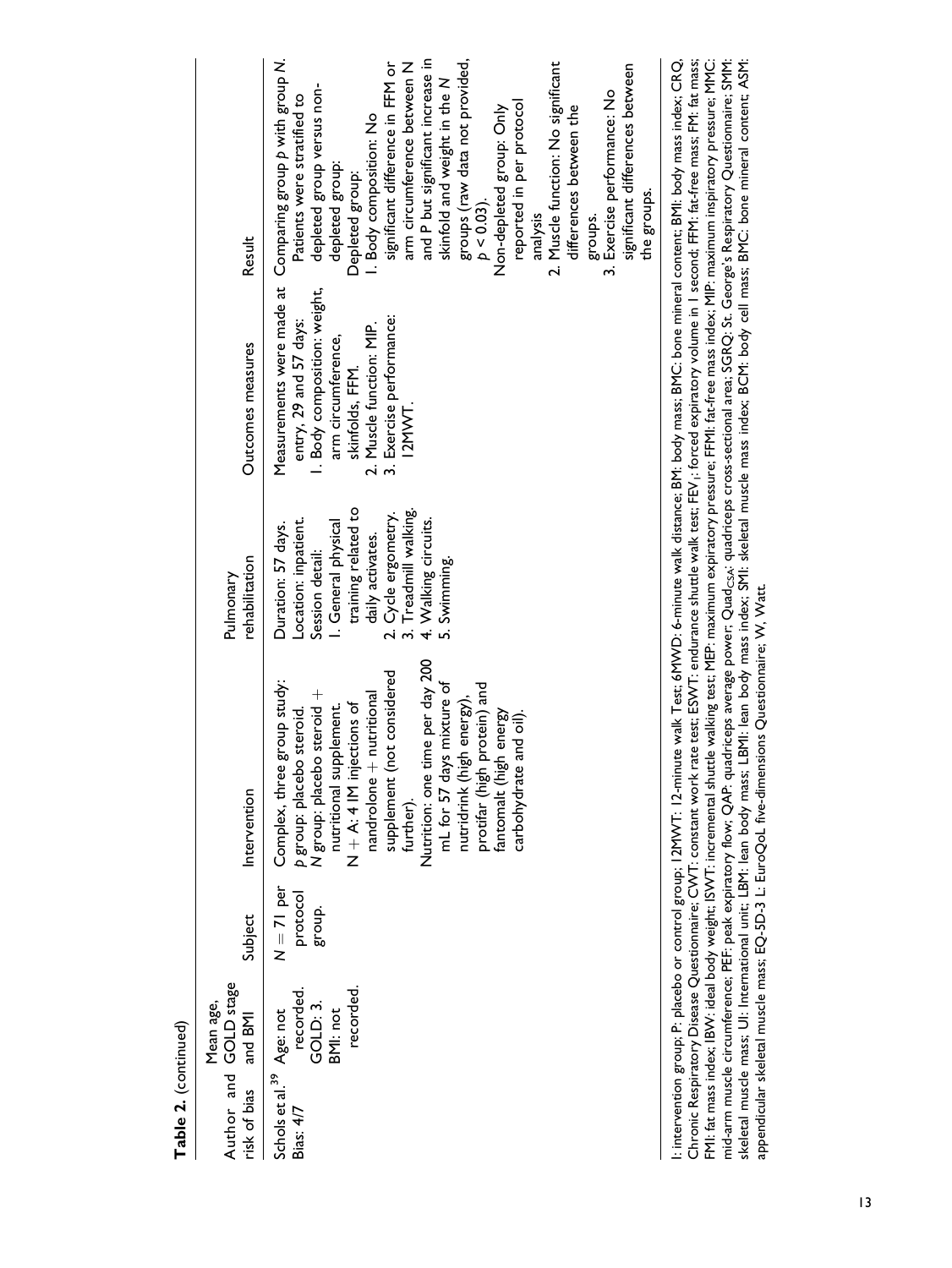| Table 3. Detailed description of the included cohort studies |
|--------------------------------------------------------------|
| ຸິ<br>c<br>co<br>Ň<br>こく                                     |

| Author and<br>risk of bias                        | GOLD stage and<br>Mean age,<br>욁                                                                                       | Subject                                                 | Intervention                                                                                                                                                                                                                                                                     | Pulmonary rehabilitation                                                                                                                                                                                                                                                                                                                        | Outcomes<br>measures                                                                                                                                                                                      | Result                                                                                                                                                                                                                                                                                                                                                                                                                                                                                                                                                                                                                                                                                                                                                                                                                                                                                                                                                |
|---------------------------------------------------|------------------------------------------------------------------------------------------------------------------------|---------------------------------------------------------|----------------------------------------------------------------------------------------------------------------------------------------------------------------------------------------------------------------------------------------------------------------------------------|-------------------------------------------------------------------------------------------------------------------------------------------------------------------------------------------------------------------------------------------------------------------------------------------------------------------------------------------------|-----------------------------------------------------------------------------------------------------------------------------------------------------------------------------------------------------------|-------------------------------------------------------------------------------------------------------------------------------------------------------------------------------------------------------------------------------------------------------------------------------------------------------------------------------------------------------------------------------------------------------------------------------------------------------------------------------------------------------------------------------------------------------------------------------------------------------------------------------------------------------------------------------------------------------------------------------------------------------------------------------------------------------------------------------------------------------------------------------------------------------------------------------------------------------|
| Kubo et al. <sup>40</sup><br>Bias: 2.4            | Age: I vs. P (70 vs.<br>GOLD: 3.<br>BMI: I vs. P (18.8<br>71 years old).<br>vs. $18.3 \text{ kg}$<br>m <sup>2</sup> ). | $\infty$<br>$\frac{1}{2}$                               | abundance of branched chain amino acids in<br>Intervention (I): 400 kcal and 8 g protein and<br>Placebo (P): No.<br>200 mL.                                                                                                                                                      | minutes lecture and physical<br>Session detail: one time per<br>week for 8 weeks: 1-90<br>exercise for lower limb.<br>B: Muscle strengthening<br>A: Breathing instruction<br>Location: outpatient.<br>Duration: 8 weeks.<br>therapy:                                                                                                            | Quality of life:<br>performance:<br>I. Exercise<br>6MWD.<br>CRQ.<br>$\overline{\mathbf{r}}$                                                                                                               | Quality of life: No significant differences<br>1. Exercise performance: No significant<br>differences between the groups.<br>between the groups.<br>$\overline{\mathbf{r}}$                                                                                                                                                                                                                                                                                                                                                                                                                                                                                                                                                                                                                                                                                                                                                                           |
| Broekhuizen<br>$et$ al. <sup>41</sup><br>Bias:  . | Age: A vs. B (62<br>old).<br>GOLD: 3.<br>BMI A vs. B (20<br>vs. 63 years<br>vs. 19.7 kg/<br>$m2$ .                     | $corrols =$<br>Historical<br>$N = 19$<br>$\overline{c}$ | carbohydrate supplement), 200 mL three<br>One ensini (high carbohydrate supplement),<br>Group A: respifor (as above) 125 mL three<br>supplement), one nutridrink (high<br>one fortimel (high carbohydrate<br>times per day for 8 weeks.<br>Group B: historical<br>times per day. | 3. I time 30 minutes gymnastics.<br>submaximal cycle ergometry.<br>One session of unsupported<br>arm endurance and strength<br>2. I time 20 minutes treadmill<br>Educational programme.<br>I. 2 times 20 minutes<br>exercise training.<br>Duration: 8 weeks.<br>Location: inpatient.<br>Session detail:<br>exercise.<br>Daily:<br>4.<br>.<br>شا | Quality of life:<br>4. Lung function:<br>Composition:<br>FFMI and FM.<br>performance:<br>weight, FFM,<br>incremental<br>ergometry.<br>2. Exercise<br>bicycle<br>SGRQ.<br>I. Body<br>$EN1$ .<br>$\ddot{ }$ | Both groups: Post-PR, significant gain in weight<br>FM (only group A 1.3 kg, $p < 0.05$ ), and FFM<br>workload increased significantly during the<br>I. Significant weight gain (1.9 kg, $p = 0.019$ ) vs.<br>$(A: 1.9 \text{ kg}, p < 0.001; \text{ B}: 1.2 \text{ kg}, p < 0.001$<br>A: 8.3 $\pm$ 17.1 W, $p = 0.062$ ; group B: 9 $\pm$<br>incremental bicycle ergometry test (group<br>2. Exercise performance: Both groups: Peak<br>4. Lung function: No significant differences<br>numerical change in SGRQ was greater<br>A: Worse score on the impact dimension.<br>$(A: 2 \text{ kg. } p \le 0.001; B: 1.9 \text{ kg. } p \le 0.05).$<br>Both groups: No significant differences<br>A: No significant differences (although<br>3. Quality of life: SGRQ<br>between the groups.<br>between the groups.<br>9.4 W, $p = 0.002$ ).<br>I. Body composition:<br>group $B(1.2 \text{ kg})$ .<br>than the MCID).<br>Group A:<br>Group A:<br>Group B: |
| Creutzberg<br>et al. <sup>42</sup><br>Bias: 1.7   | Age: I vs. P (65 vs. $N = 64$<br>65 years old).<br>GOLD: 3.                                                            | ("depleted")<br>controls<br>Historical<br>28            | Intervention (I): fortimel (as above), ensini (as<br>above), fortipudding (high carbohydrate<br>supplement) three times per day for 8<br>Placebo (P): No.<br>weeks.                                                                                                              | A—General physical training:<br>Duration: 8 weeks.<br>Location: inpatient.<br>Session detail:<br>I. Swimming.                                                                                                                                                                                                                                   | 2. Muscle function:<br>weight and FFM.<br>composition:<br>I. Body<br>$\frac{\rho}{\overline{\Sigma}}$                                                                                                     | body weight $(2.1 \text{ kg}, p < 0.05)$ and FFM $(1.1)$<br>Muscle function: No significant differences<br>Body composition: Significant increase in<br>kg, $p < 0.05$ ) in the intervention group.<br>between the groups.<br>$\dot{\mathsf{r}}$                                                                                                                                                                                                                                                                                                                                                                                                                                                                                                                                                                                                                                                                                                      |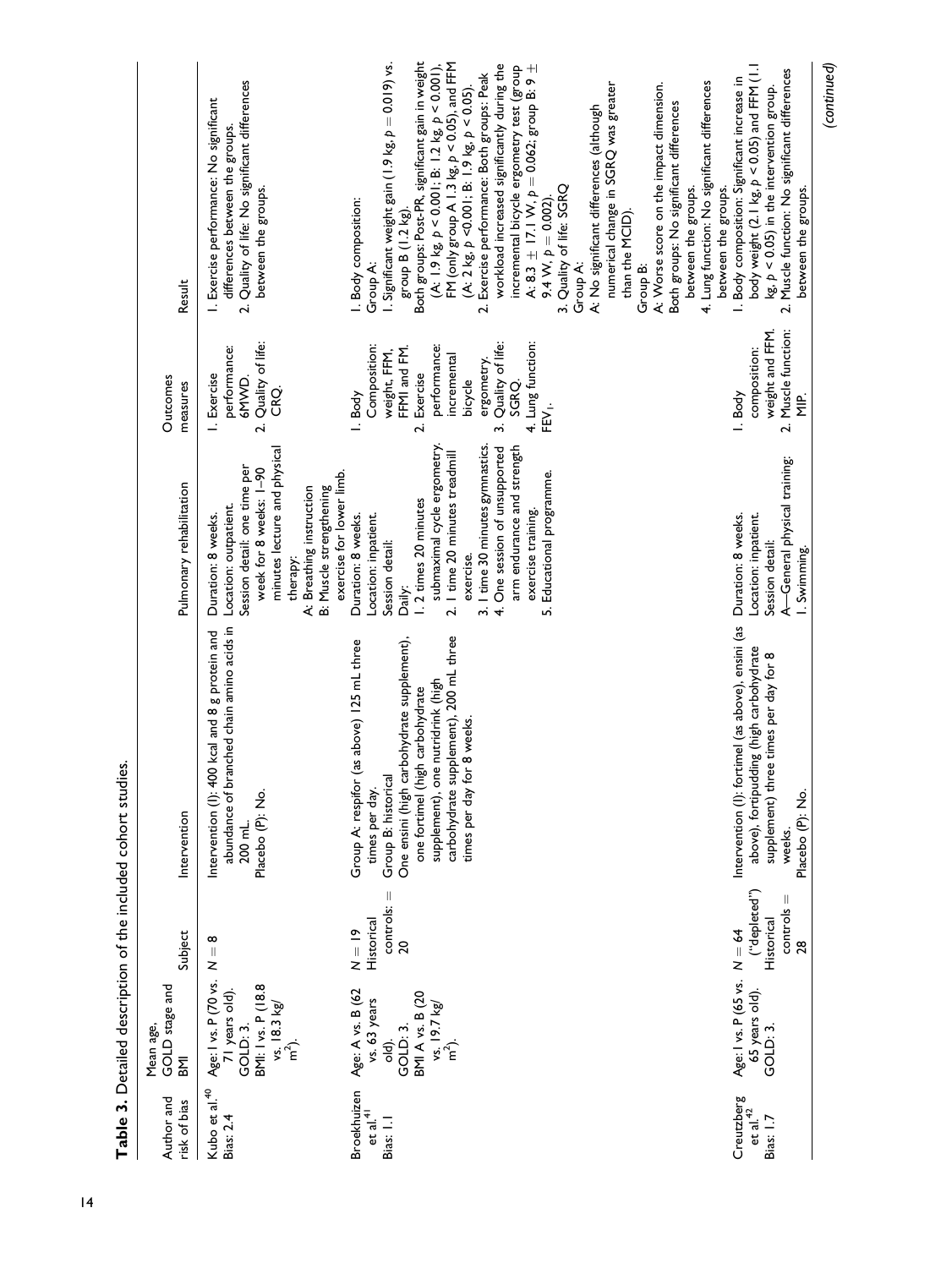| Table 3. (continued)                   |                                                                                                                                                   |                                 |                                                                                                                                                                                                                                                                                                                                                                                    |                                                                                                                                                             |                                                                         |                                                                                                                                                                                                                                                                                                                                                                                            |
|----------------------------------------|---------------------------------------------------------------------------------------------------------------------------------------------------|---------------------------------|------------------------------------------------------------------------------------------------------------------------------------------------------------------------------------------------------------------------------------------------------------------------------------------------------------------------------------------------------------------------------------|-------------------------------------------------------------------------------------------------------------------------------------------------------------|-------------------------------------------------------------------------|--------------------------------------------------------------------------------------------------------------------------------------------------------------------------------------------------------------------------------------------------------------------------------------------------------------------------------------------------------------------------------------------|
| Author and<br>risk of bias             | GOLD stage and<br>Mean age,<br>읾                                                                                                                  | Subject                         | Intervention                                                                                                                                                                                                                                                                                                                                                                       | Pulmonary rehabilitation                                                                                                                                    | Outcomes<br>measures                                                    | Result                                                                                                                                                                                                                                                                                                                                                                                     |
|                                        | BMI: I vs. P (20.2<br>vs. 19.8 kg/ $m^2$ ).                                                                                                       |                                 |                                                                                                                                                                                                                                                                                                                                                                                    | 3. Exercise in relation to daily<br>C-Educational program.<br>5. Treadmill walking.<br>4. Cycle ergometry.<br>activities.<br><b>B</b> -Games.<br>2. Sports. | 3. Quality of life:<br>SGRQ.                                            | 3. Quality of life: No significant differences<br>between the groups.                                                                                                                                                                                                                                                                                                                      |
| et al. $43$<br>Bias: 2.4<br>Menier     | Age: 63 years old. $N = 60$<br>recorded.<br>recorded.<br>GOLD: not<br>BMI: not                                                                    |                                 | Intervention (I): amino acids 1 capsule/7 $kg$<br>body weight/day, 6 weeks.<br>Placebo (P): No.                                                                                                                                                                                                                                                                                    | (40 minutes). Intensity training<br>endurance until exhaustion<br>Session detail: 5 days/week.<br>Location: not specified<br>Duration: 5 weeks.             | power (W <sub>max</sub> )<br>performance:<br>Reached max<br>I. Exercise | I. Exercise performance: No significant<br>differences between the groups.                                                                                                                                                                                                                                                                                                                 |
| Creutzberg<br>et al. $44$<br>Bias: 2.2 | 42.9, and 39.6<br>and 3 (69, 65,<br>BMI: group 1, 2,<br>and 3 (39.9,<br>Age: group 1, 2,<br>vs. 59 years<br>GOLD: 3<br>$kg/m2$ )<br>$\frac{1}{6}$ | (depleted<br>group)<br>$N = 24$ | above), fortipudding (as above) three times<br>Intervention: fortimel (as above), ensini (as<br>per day for 8 weeks.                                                                                                                                                                                                                                                               | Session detail: not specified.<br>Intensity depending on the<br>tolerance of the patient.<br>Location: inpatient<br>Duration: 8 weeks                       | Weight and FFM.<br>composition:<br>l. Body                              | $1.5 \pm 1.2$ kg, $p < 0.05$ ) and group 3 (FFM 3.1<br>(2) expected weight gain $>5\%$ . (3) medium<br>Patients divided into (1) no weight gain <2%.<br>FFM significantly increased for group 2 (FFM<br>increased for group 3 (5.8 $\pm$ 1.2 kg, $p <$<br>. Body composition: Weight significantly<br>$\pm$ 1.8, $p < 0.001$ ) vs. group 1.<br>$0.001$ ) vs. 1 and 2.<br>weight gain 2-5%: |
|                                        |                                                                                                                                                   |                                 | FEV, forced expiratory volume in I second, FFM: fat-free mass, FFMI: fat-free mass index, FM, fat mass, MIP: maximum inspiratory pressure; PR: pulmonary rehabilitation; SGRQ: St. George's<br>I: intervention group; P: placebo or control group; 12MWT: 12-minute walk test; 6MWD: 6-minute walk distance; BMI: body mass index; CRQ: Chronic Respiratory Disease Questionnaire; |                                                                                                                                                             |                                                                         |                                                                                                                                                                                                                                                                                                                                                                                            |

Respiratory Questionnaire.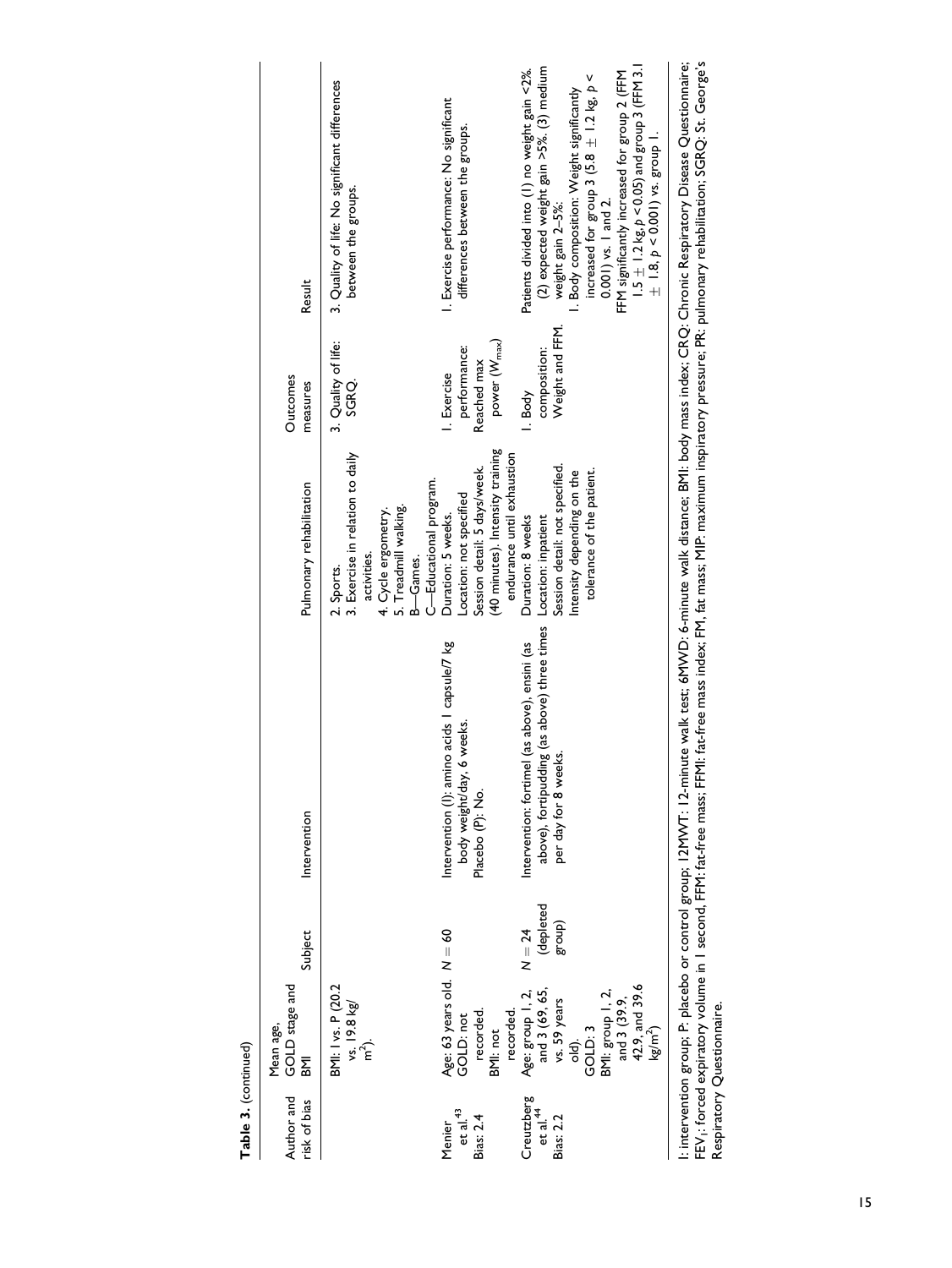Body weight was one of the most frequent outcomes measured before and after giving nutritional supplementation; 11 studies measured body weight in COPD patients with normal BMI. Seven studies reported that body weight increased significantly following nutritional supplementation compared to the placebo groups,  $^{26,37,39,28,29,42,44}$  and the study by Broekhuizen et al.<sup>41</sup> compared two nutritional supplement regimes, respifor versus ensini, fortimel and nutridrink, which found that both interventions significantly increased body weight. Four studies reported that body weight did not significantly improve in the intervention groups when compared to the placebo groups.  $30,32,34,35$  Of the RCTs in which body weight significantly increased, there was only one study, by Sugawara et al., that had a low risk of bias. $^{28}$  This study reported a significant increase in body weight after 12 weeks of 2.6  $+$  3 kg in those receiving the ready-to-drink (ONS, described above) with the mean baseline body weight of 50.8 kg, compared to those in the placebo group with the mean baseline body weight of 54.8 kg. $^{28}$  In the study by Gurgun et al., there were significant improvements in body weight of  $1.1 \pm 0.9$ kg, BMI 0.2 + 1.4 kg/m<sup>2</sup> and in FFMI (0.6 + 0.5 kg/  $\text{m}^2$ ) in those who received 250 mL of 83.3% carbohydrate, 30% fat and 16.7% protein three times a day as an intervention. $26$  Of the four studies with negative findings, one study was at low risk of bias. $34$  This study found no significant difference in body weight between the creatine intervention group and the placebo group after 8 weeks.

BMI was assessed before and after using supplementation in 5 of 24 studies.<sup>26,33,37,31,35</sup> BMI significantly increased in the supplementation group when compared to the placebo group in three studies.  $26,37,31$ Two studies reported no significant difference in BMI between participants who received nutritional supplementation with PR compared to PR only.<sup>33,35</sup> One RCT at the lowest risk of bias showed no improvement in BMI with carnitine.<sup>33</sup> In contrast, Gurgun et al. reported that BMI significantly increased after receiving nutritional supplement.<sup>26</sup>

FFM was evaluated in nine trials.32,36,39,41,28,35,29,42,44 Three studies demonstrated that FFM increased significantly in comparison with the placebo group but these studies all had some risk of bias.  $36,39,42$ Two<sup>26,31</sup> of four studies<sup>26,41,31,35</sup> with some risk of bias reported that FFMI significantly increased in the supplemental group when compared to the placebo group. In contrast, the study by Broekhuizen et al. reported no significant difference in FFMI

between the group who received PUFA as an intervention and the placebo group who received palm and sunflower oil with vitamin E capsule as a placebo.<sup>35</sup>

# Peripheral muscle strength

Of the 24 studies included in this systematic review, 11 studies measured quadriceps muscle strength, handgrip strength or both<sup>23,25,27,30,32,34,36,37,28,31,35</sup>

Three studies reported that handgrip strength did not significantly improve in the intervention groups when compared to placebo.<sup>34,37,35</sup> Faager et al. being at lowest risk of bias reported that using carnitine for 8 weeks during PR did not significantly improve handgrip strength when compared to the placebo group who received glucose. $34$  In contrast, the study by Fuld et al., which had a higher risk of bias, showed significant improvement in handgrip after using creatine three times a day for 2 weeks followed by once a day for 10 weeks.<sup>36</sup>

Quadriceps muscle strength was assessed in 11 studies.<sup>23,25,27,30,32,34,36,37,28,31,35</sup> Of the 11 RCTs. only three studies with 86 participants in total demonstrated positive findings.<sup>36,28,31</sup> The study by Sugawara et al., which had a low risk of bias, concluded that quadriceps muscle strength increased significantly after receiving a complex nutritional supplement when compared to the placebo group.  $36,28,31$ However, nine studies reported that using nutritional supplementation during PR had no additional effect on quadriceps muscle strength.<sup>23,25,27,30,32,34,37,35</sup> van de Bool et al. with a low risk of bias reported that using a high carbohydrate supplement showed no significant improvement in quadriceps strength when compared to the placebo group.<sup>23</sup> Similarly, the study by Faager et al. showed that using creatine for 8 weeks in COPD patients enrolled in an 8-week PR programme did not reveal significant differences in quadriceps muscle strength compared with those who used placebo. $34$ 

## Respiratory muscle function

Respiratory muscle function was assessed in 9 of the 24 included studies,23,27,33,36,39,28,31,35,42 of which 3 were at lowest risk of bias.<sup>23,33,28</sup> Sugawara et al. reported that maximum inspiratory pressure (MIP) significantly improved in the interventional group  $(39.2 \pm 38.9 \text{ cmH}_2\text{O})$  after receiving nutritional supplement embedded in 12 weeks of PR compared with placebo  $(0.1 \pm 24.1 \text{ cmH}_2\text{O})^{28}$  A small study by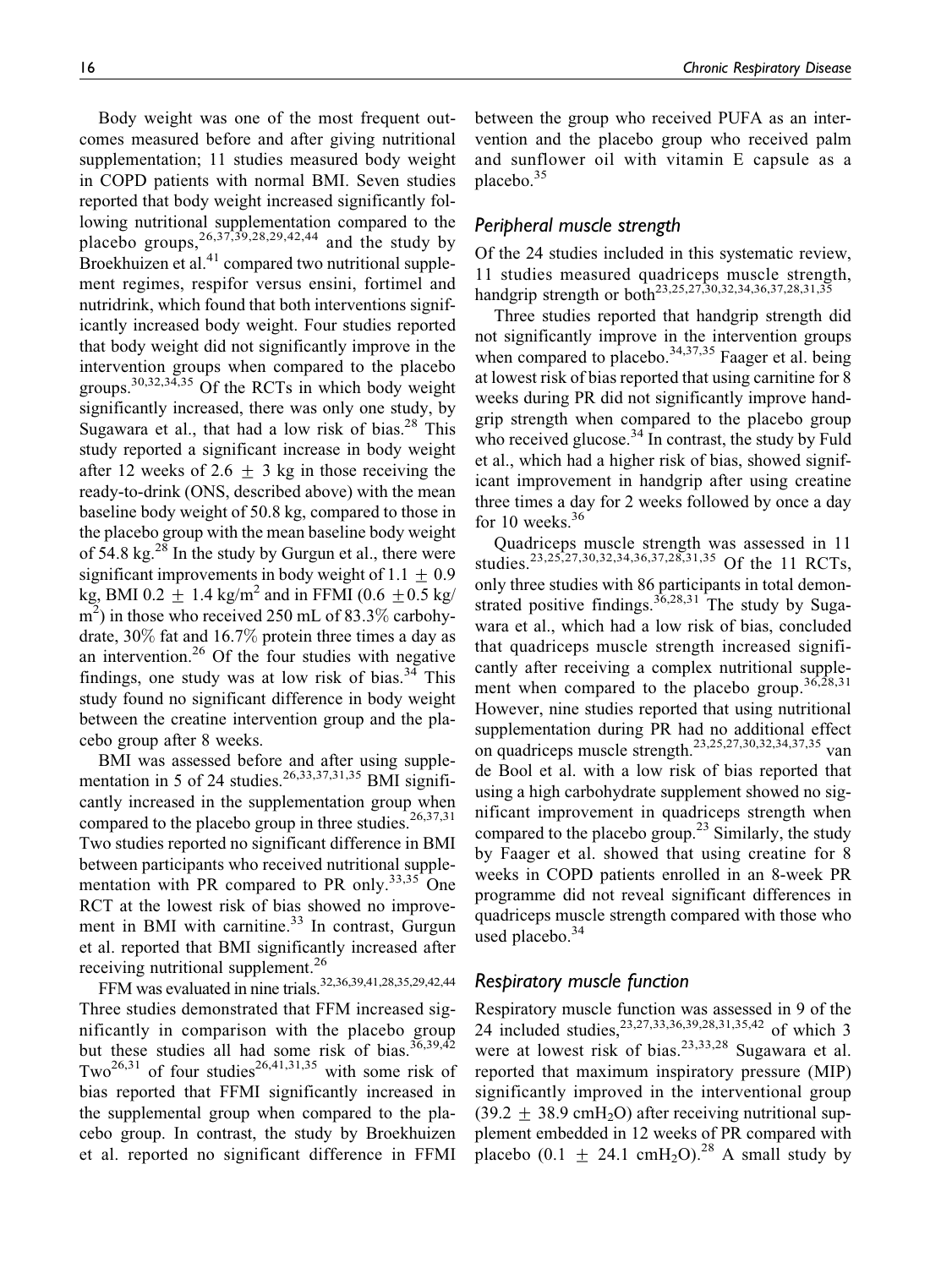Borghi-Silva et al. showed a significant improvement in MIP (40  $+$  14 cmH<sub>2</sub>O) with carnitine compared to placebo (MIP;  $14 \pm 5$  cmH<sub>2</sub>O).<sup>33</sup> In contrast, a larger study by van de Bool et al. did not show a significant improvement in MIP when compared with placebo, who received glucose. $^{23}$  None of the studies that measured maximal expiratory pressure (MEP) showed a significant difference between interventional and placebo groups.39,31,35

# Quality of life

Quality of life was assessed in 14 of 24 studies.23,25–27,30,32,34,36,37,40,28,31,42 Eight studies used the St. George Respiratory Questionnaire  $(SGRQ),^{25,26,34,36,41,\bar{3}1,42}$  and six used the Chronic Respiratory Disease Questionnaire  $(CRQ)$ .<sup>27,30,32,37,40,28</sup> Overall, only two studies demonstrated a significant improvement in quality of life with supplementation in addition to  $PR.^{36,28}$ Sugawara et al., which was at lowest risk of bias, measured quality of life using the CRQ and showed a significant improvement in those receiving nutritional supplement compared with placebo, which was clinically significant (6.2  $\pm$  7.5 vs. -2.7  $\pm$  $13.1$ ).<sup>28</sup> Thirteen studies showed negative findings including two RCTs at lowest risk of bias, including the study by Faager et al. using creatine supplementation and the study by van de Bool et al. using the high carbohydrate supplement. Faager et al. using creatine for 8 weeks during PR did not improve quality of life measured by  $SGRO.<sup>34</sup>$  Similarly, van de Bool et al. reported that 4 months of using oral nutritional intervention did not show symptoms of anxiety and depression.<sup>23</sup>

# **Discussion**

This review is the first to summarise the potential effects of using nutritional supplementation during PR in patients with COPD. The studies varied in design, used differing supplements and measured different outcomes. In some, the primary purpose was to use the exercise component of PR to enhance the effect of nutrition, whereas others tested whether nutrition supplementation could enhance outcomes from PR. This results in considerable heterogeneity across studies, many of which were further limited by small sample size. It is, therefore, challenging to draw a single conclusion to address whether using a nutritional supplement has additional effects on exercise function, body composition, respiratory muscle

function and quality of life during PR. We were also unable to perform meta-analysis due to this heterogeneity. Consequently, appropriately powered doubleblinded RCT studies with suitable sample size using high energy/high protein nutritional supplement to investigate the effect of nutritional support in enhancing PR outcomes, and longer-term clinical outcomes, in COPD patients, are still needed. This would be particularly important in the high-risk group of COPD patients who are undernourished. This would support recommendations to incorporate nutritional support in PR management.<sup>19,45</sup> High protein/high energy ONS is recommended by the British Association for Parenteral and Enteral Nutrition for patients with COPD due to high energy and protein requirements<sup>46</sup> and PR services in different health contexts that need to consider how best to integrate nutritional assessment and, where successful, intervention into diverse methods of PR delivery.

Exercise capacity has been used to quantify the direct effect of nutrition interventions and to predict mortality and morbidity in COPD patients and other diseases. In this systematic review, the majority of studies demonstrated no improvement in exercise outcomes with nutritional supplementation in addition to PR, compared to PR alone. There were four RCTs with negative findings at low risk of bias,  $23,24,33,34$ which tested carbohydrate, B12, creatine and carnitine supplementation and just one small RCT with a positive finding, which used a ready-to-drink ONS twice a day composed of 200 kilocalories, 60% carbohydrates,  $15\%$  protein,  $25\%$  fat and  $248 \mu$ g of omega-3 PUFAs 0.6 with vitamins A, C and E. These findings complement the meta-analysis of nutritional supplementation in stable COPD by Ferreira et al., which included 17 randomised clinical trials and concluded that nutritional supplements increased exercise tolerance in COPD patients who were poorly nourished when compared with baseline only, but which did not specifically consider use in the context of PR.<sup>17</sup> A meta-analysis was not possible in our review due to considerable heterogeneity in studies, as described above.

Body composition is one of the outcome measures that might be expected to improve when using nutritional supplement in COPD. Being underweight is associated with an increased risk of mortality in COPD.13 Low body weight is observed in between 25% and 40% of COPD patients. Among these, 25% have moderate to severe weight loss and 35% have extremely low  $FFM<sup>47</sup>$  In this systematic review, we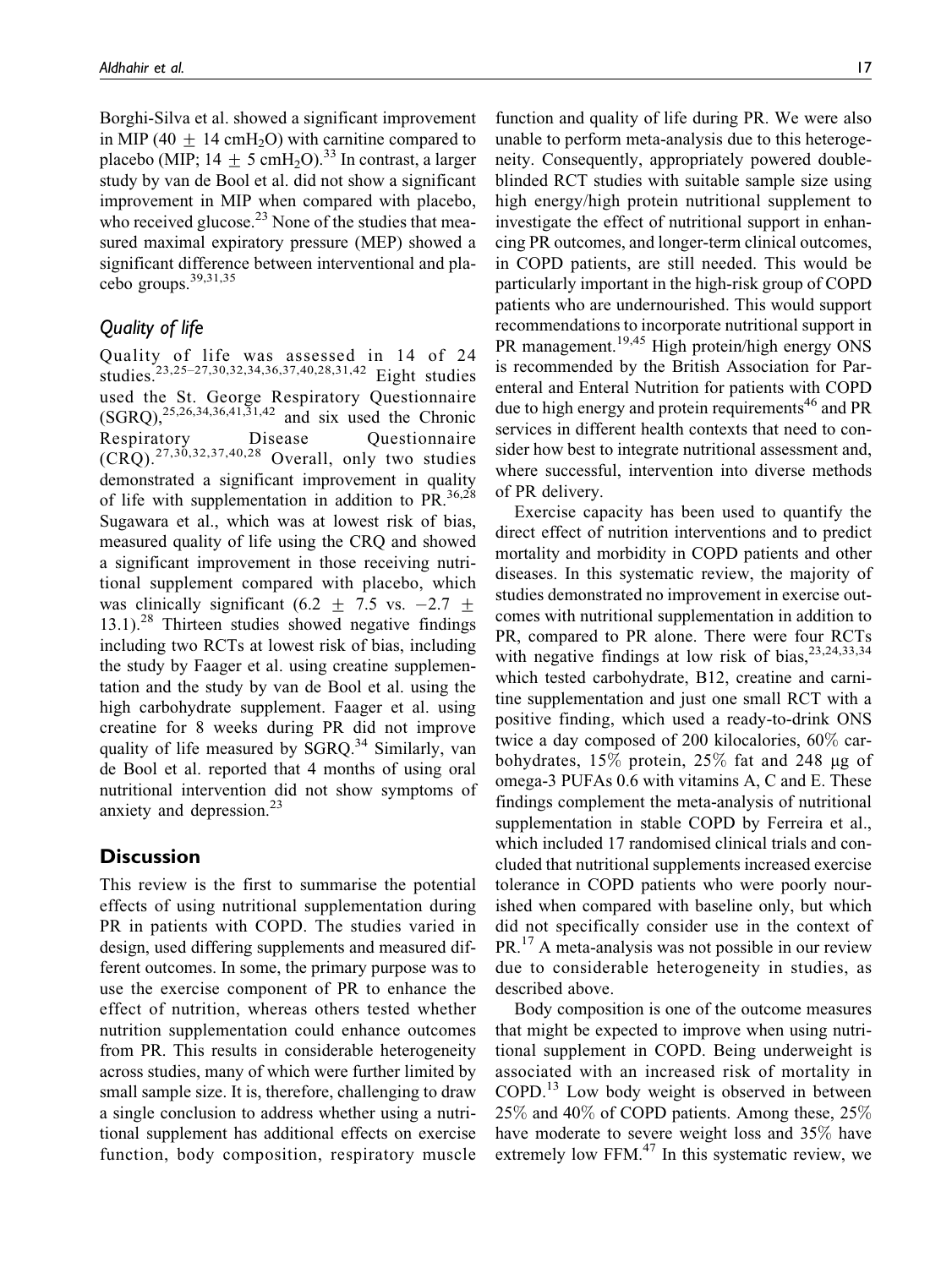found that ready-to-drink ONS during PR may increase body weight in a population with normal body weight but not with carnitine or creatine. Importantly, improvements in body weight and FFM using nutritional supplementation during PR appear to occur especially in depleted, malnourished and muscle-wasted patients (who are at highest risk).23,26,31,29 In the meta-analysis by Ferreira et al, significant weight gain was noted compared to baseline in 11 RCTs and the meta-analysis of Collins et al. showed significant weight gain in favour of nutritional support when compared with control outside the context of a PR programme. $17,18$ 

In recent years, researchers have paid attention to the assessment of outcomes, such as quadriceps muscle strength and handgrip strength. Handgrip strength and quadriceps muscle strength are valid measurements of peripheral muscle strength and are associated with mortality, morbidity and increased length of hospital stay.<sup>19,48</sup> In this systematic review, RCTs at low risk of bias did not support the concept that creatine, high carbohydrates, and L-carnitine increase peripheral muscle strength, and we found conflicting evidence for the benefits of a ready-to-drink ONS with one study having positive and another study having negative results. Collins et al. concluded that handgrip strength improved significantly in the intervention group when compared to usual care group with PR.<sup>19</sup>

Respiratory muscle weakness in COPD patients may be due to several factors, such as acute exacerbations, systemic inflammation and malnutrition.<sup>49</sup> It has been suggested that nutritional supplements may improve respiratory muscle function. In this systematic review, we found two studies reporting that nutritional supplementation in addition to PR had an extra benefit in improving respiratory muscle function. This was demonstrated by measuring MIP and MEP. The effects were seen only on inspiratory measures, and the authors did not speculate on why they thought this was. Collins et al. concluded that MIP and MEP improved significantly in the intervention group when compared to usual care group. Ferreira et al. found that there was no significant difference between intervention control groups in MIP, but for malnourished patients with COPD, MIP and MEP improved significantly with nutritional support.<sup>17,19</sup>

Quality of life may be affected through multiple mechanisms in COPD. The available evidence from this review included one small study demonstrating an improvement in QOL measured by CRQ using ready-to-drink ONS, and two studies with negative results, one of which used creatine and one of which also used ONS. The meta-analysis by Ferreira et al reported significant improvement for quality of life measured using SGRQ for patients with COPD who were malnourished. Additionally, Naz and Sahin demonstrated that protein-rich nutritional supplement significantly improved the quality of life in patients with COPD who participated at PR when compared to PR alone.<sup>50</sup>

# Strengths and limitations

To our knowledge, this is the only review that reports the effect of nutritional supplementation during PR in stable COPD. PR is an evidence-based and costeffective intervention in COPD and thus maximising outcomes is of great interest to clinicians and patients alike. We have carefully searched the literature and registered our review in advance on PROSPERO. Three independent researchers examined the titles and abstracts for inclusion. Potential limitations include we only accessed studies in English, and the inherent variation, many of which had a risk of bias, for example, with inadequate sample size or absence of a power calculation, variation in outcomes measured, variety in study design or different PR protocols. Additionally, outcomes varied between studies, and we have not specifically considered the diversity of nutritional outcomes in this review, which focuses on clinical PR outcomes. There was significant diversity in the type, available substrate, energy imbalance or ingredients of the supplement either caloric or noncaloric and powder, liquid or tablets. We also observed a variation in the amount, contents and the duration of using supplements. Also, our review did not investigate the benefits of using nutritional supplements beyond the duration of PR, which could be important in clinical practice given that a major aim of PR programmes is to durably improve quality of life and reduce the risk of exacerbations and hospitalisations.

# Conclusion

This is the first systematic review to report the value of nutritional supplementation during PR in patients with COPD. It is not possible to draw a definitive conclusion due to the heterogeneity of the supplements used, rehabilitation programmes and outcome measures. However, nutritional supplements may enhance the benefit of PR programmes, which would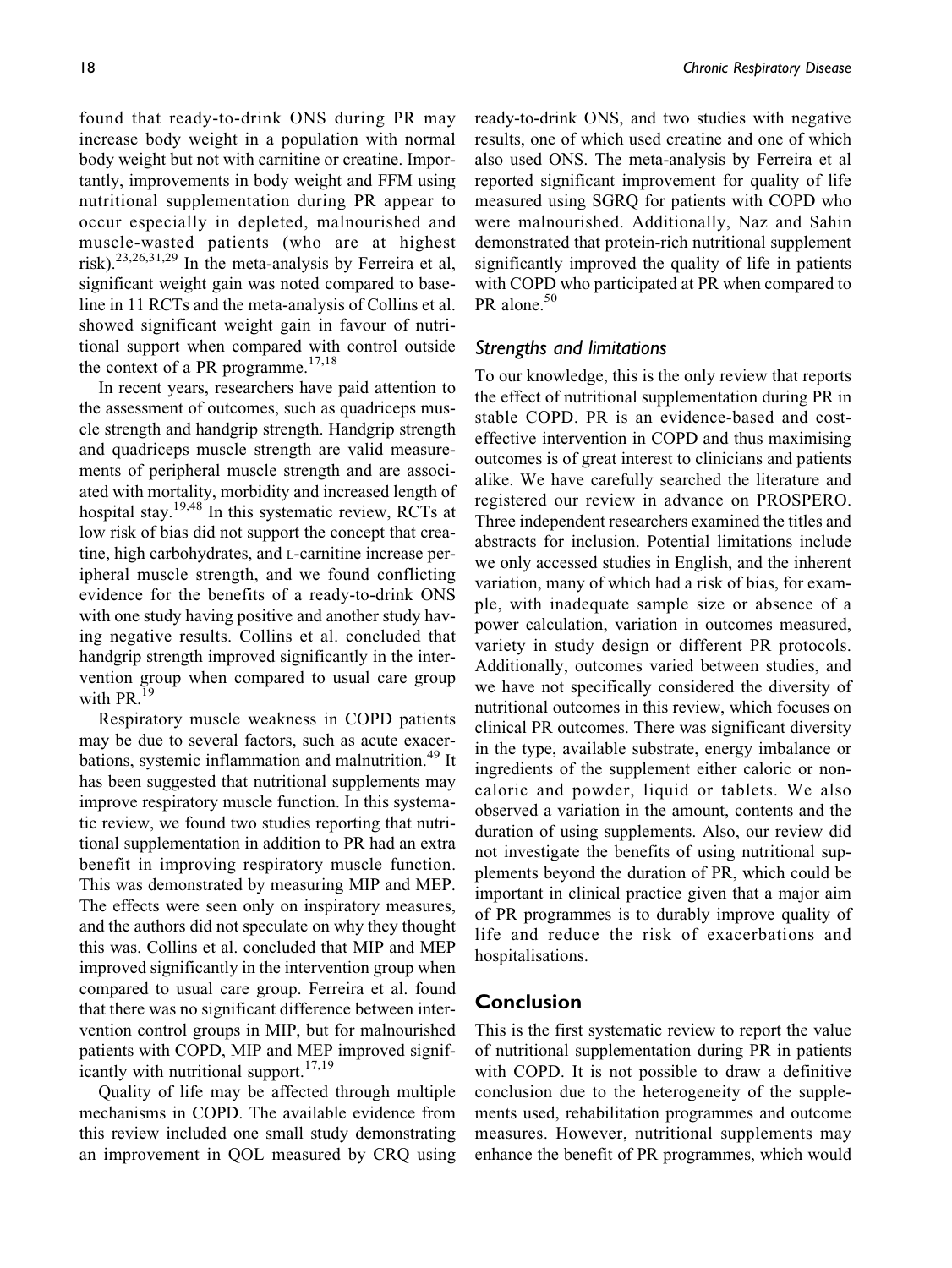be of considerable benefit to those living with COPD. Not all studies showed positive results and there is a real need for further well-designed and rigorous research to address this area. This is particularly true in weight-losing and/or malnourished patients with COPD, who are at the highest risk of poor outcomes.

#### Authors' note

John R Hurst and Swapna Mandal are joint senior authors.

#### Acknowledgement

We thank Steven Bembridge Medical Librarian at Royal Free London NHS Foundation Trust, UK, for his assistance and support in refining the search strategy.

#### Author contributions

AMA, JRH, and SM conceived and designed the study. AMA performed the initial search and data extraction, while JRH and SM checked the eligibility of the included articles. AMA and JRH performed the quality assessment for the included articles. AMA wrote the initial manuscript and YSA, JSA, SD, and AMR contributed to the writing of the manuscript. JRH, SM, and VS revised the manuscript. All authors read and approved the final manuscript.

#### Declaration of conflicting interests

The author(s) declared no potential conflicts of interest with respect to the research, authorship, and/or publication of this article.

#### Funding

The author(s) disclosed receipt of the following financial support for the research, authorship, and/or publication of this article: JRH, SM, and AMA are running an RCT of protein supplementation to enhance PR outcomes in COPD. The product is being supplied by Nutricia. JRH received grants outside the submitted work from pharmaceutical companies that make medicines to treat COPD.

### ORCID iD

Abdulelah M Aldhahir [https://orcid.org/0000-0002-](https://orcid.org/0000-0002-4270-9494) [4270-9494](https://orcid.org/0000-0002-4270-9494)

#### Supplemental material

Supplemental material for this article is available online.

### **References**

1. Vogelmeier CF, Criner GJ, Martinez FJ, et al. Global strategy for the diagnosis, management, and prevention of chronic obstructive lung disease 2017 report. GOLD Executive Summary. Am J Respir Crit Care Med 2017; 195: 557–582. Review.

- 2. Janson C, Marks G, Buist S, et al. The impact of COPD on health status: findings from the BOLD study. Eur Resp J 2013; 42: 1472–1483.
- 3. Van Remoortel H, Hornikx M, Demeyer H, et al. Daily physical activity in subjects with newly diagnosed COPD. Thorax 2013; 68: 962–963.
- 4. Zoumot Z, Jordan S and Hopkinson NS. Emphysema: time to say farewell to therapeutic nihilism. *Thorax* 2014; 69: 973–975.
- 5. Wust RCI and Degens H. Factors contributing to muscle wasting and dysfunction in COPD patients. Int J Chronic Obstr Pulm Dis 2007; 2: 289–300. Review.
- 6. Lareau SC and Fahy B.Patient information series: pulmonary rehabilitation. Am J Respir Crit Care Med American Thoracic Society 2013; 198: 19–20.
- 7. Ries AL, Bauldoff GS, Carlin BW, et al. Pulmonary rehabilitation: joint ACCP/AACVPR evidence-based clinical practice guidelines. Chest 2007; 131: 4S–42S. Review.
- 8. Nici L, Donner C, Wouters E, et al. American thoracic society/European respiratory society statement on pulmonary rehabilitation. Am J Respir Crit Care Med 2006; 173: 1390–1413. Review.
- 9. McCarthy B, Casey D, Devane D, et al. Pulmonary rehabilitation for chronic obstructive pulmonary disease. Cochrane Database Syst Rev 2015; (2): CD003793.
- 10. Evans R, Dunstan-Harvey T and Singh S. The minimum important difference of the incremental shuttle walk test distance in patients with COPD.  $AmJ$ Respir Crit Care Med 2017; 195: C72. Conference Abstract.
- 11. Engelen MP, Schols AM, Does JD, et al. Skeletal muscle weakness is associated with wasting of extremity fat-free mass but not with airflow obstruction in patients with chronic obstructive pulmonary disease. Am J Clin Nutr 2000; 71: 733–738.
- 12. Couillard A and Prefaut C. From muscle disuse to myopathy in COPD: potential contribution of oxidative stress. Eur Resp J 2005; 26: 703–719. Review.
- 13. Hallin R, Gudmundsson G, Suppli Ulrik C, et al. Nutritional status and long-term mortality in hospitalised patients with chronic obstructive pulmonary disease (COPD). Respir Med 2007; 101: 1954–1960.
- 14. Deutz NE, Bauer JM, Barazzoni R, et al. Protein intake and exercise for optimal muscle function with aging: recommendations from the ESPEN Expert Group. Clinical Nutrition 2014; 33: 929–936.
- 15. Schols A. Nutritional modulation as part of the integrated management of chronic obstructive pulmonary disease. Proc Nutr Soc 2003; 62: 783–791. Review.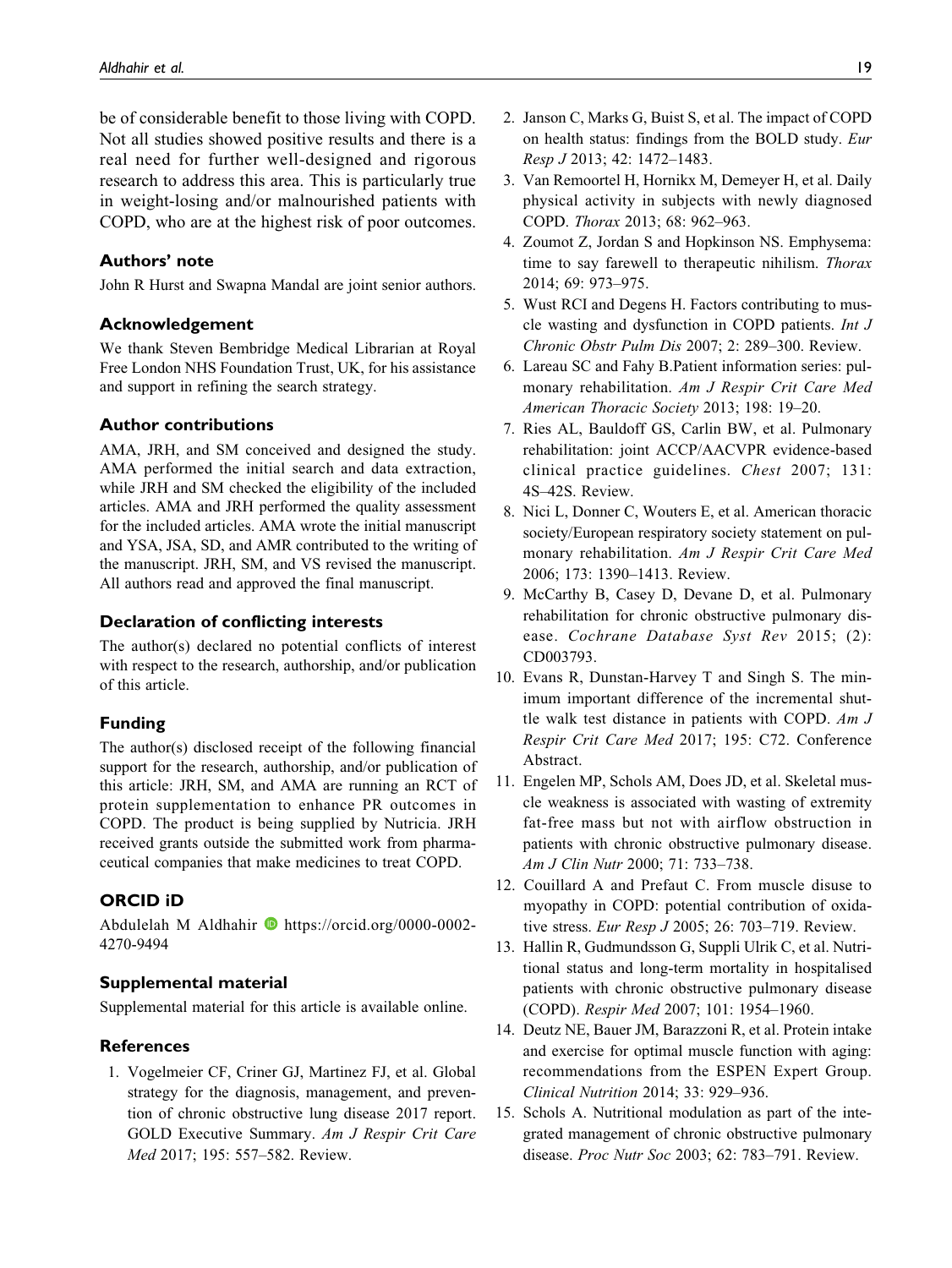- 16. Efthimiou J, Fleming J, Gomes C, et al. The effect of supplementary oral nutrition in poorly nourished patients with chronic obstructive pulmonary disease. Am Rev Respir Dis 1988; 137: 1075–1082.
- 17. Ferreira IM, Brooks D, White J, et al. Nutritional supplementation for stable chronic obstructive pulmonary disease. Cochrane Database Syst Rev 2012; 12: 1–73.
- 18. Collins PF, Stratton RJ and Elia M. Nutritional support in chronic obstructive pulmonary disease: a systematic review and meta-analysis. Am J Clin Nutr 2012; 95: 1385–1395. 2012/04/20.
- 19. Collins PF, Elia M and Stratton RJ. Nutritional support and functional capacity in chronic obstructive pulmonary disease: a systematic review and meta-analysis. Respirology 2013; 18: 616–629.
- 20. Moher D, Liberati A, Tetzlaff J, et al. Reprint–preferred reporting items for systematic reviews and meta-analyses: the PRISMA statement. Phys Ther 2009; 89: 873–880.
- 21. Higgins JP, Altman DG, Gotzsche PC, et al. The Cochrane Collaboration's tool for assessing risk of bias in randomised trials. BMJ 2011; 343: 1–9.
- 22. Adapted Version of a Modified Newcastle-Ottawa Scale for Single Use in Specific Context. The Ottawa hospital research institution. [http://www.ohri.ca/pro](http://www.ohri.ca/programs/clinical_epidemiology/nosgen.pdf) [grams/clinical\\_epidemiology/nosgen.pdf](http://www.ohri.ca/programs/clinical_epidemiology/nosgen.pdf) (2016, accessed 31 January 2020).
- 23. van de Bool C, Rutten EPA, van Helvoort A, et al. A randomized clinical trial investigating the efficacy of targeted nutrition as adjunct to exercise training in COPD. J Cachexia Sarcopenia Muscle 2017; 8: 748–758.
- 24. Paulin FV, Zagatto AM, Chiappa GR, et al. Addition of vitamin B12 to exercise training improves cycle ergometer endurance in advanced COPD patients: a randomized and controlled study. Respir Med 2017; 122: 23–29.
- 25. Ahnfeldt-Mollerup P, Hey H, Johansen C, et al. The effect of protein supplementation on quality of life, physical function, and muscle strength in patients with chronic obstructive pulmonary disease. Eur J Phys Rehabil Med 2015; 51: 447–456.
- 26. Gurgun A, Deniz S, Argin M, et al. Effects of nutritional supplementation combined with conventional pulmonary rehabilitation in muscle-wasted chronic obstructive pulmonary disease: a prospective, randomized and controlled study. Respirology 2013; 18: 495–500.
- 27. Hornikx M, Van Remoortel H, Lehouck A, et al. Vitamin D supplementation during rehabilitation in COPD:

a secondary analysis of a randomized trial. Respir Res 2012; 13: 84–84.

- 28. Sugawara K, Takahashi H, Kashiwagura T, et al. Effect of anti-inflammatory supplementation with whey peptide and exercise therapy in patients with COPD. Respir Med 2012; 106: 1526–1534.
- 29. Baldi S, Aquilani R, Pinna GD, et al. Fat-free mass change after nutritional rehabilitation in weight losing COPD: role of insulin, C-reactive protein and tissue hypoxia. Int J Chronic Obstr Pulm Dis 2010; 5: 29–39.
- 30. Laviolette L, Lands LC, Dauletbaev N, et al. Combined effect of dietary supplementation with pressurized whey and exercise training in chronic obstructive pulmonary disease: a randomized, controlled, double-blind pilot study. J Med Food 2010; 13: 589–598.
- 31. van Wetering CR, Hoogendoorn M, Broekhuizen R, et al. Efficacy and costs of nutritional rehabilitation in muscle-wasted patients with chronic obstructive pulmonary disease in a community-based setting: a prespecified subgroup analysis of the intercom trial.  $JAm$ Med Dir Assoc 2010; 11: 179–187.
- 32. Deacon SJ, Vincent EE, Greenhaff PL, et al. Randomized controlled trial of dietary creatine as an adjunct therapy to physical training in chronic obstructive pulmonary disease. Am J Respir Crit Care Med 2008; 178: 233–239.
- 33. Borghi-Silva A, Baldissera V, Sampaio LM, et al. L-carnitine as an ergogenic aid for patients with chronic obstructive pulmonary disease submitted to whole-body and respiratory muscle training programs. Braz J Med Biol Res 2006; 39: 465–474.
- 34. Faager G, Soderlund K, Skold CM, et al. Creatine supplementation and physical training in patients with COPD: a double blind, placebo-controlled study. Int J Chronic Obstr Pulm Dis 2006; 1: 445–453.
- 35. Broekhuizen R, Wouters EF, Creutzberg EC, et al. Polyunsaturated fatty acids improve exercise capacity in chronic obstructive pulmonary disease. Thorax 2005; 60: 376–382.
- 36. Fuld JP, Kilduff LP, Neder JA, et al. Creatine supplementation during pulmonary rehabilitation in chronic obstructive pulmonary disease. Thorax 2005; 60: 531–537.
- 37. Steiner MC, Barton RL, Singh SJ, et al. Nutritional enhancement of exercise performance in chronic obstructive pulmonary disease: a randomised controlled trial. Thorax 2003; 58: 745–751.
- 38. Vermeeren MA, Wouters EF, Nelissen LH, et al. Acute effects of different nutritional supplements on symptoms and functional capacity in patients with chronic